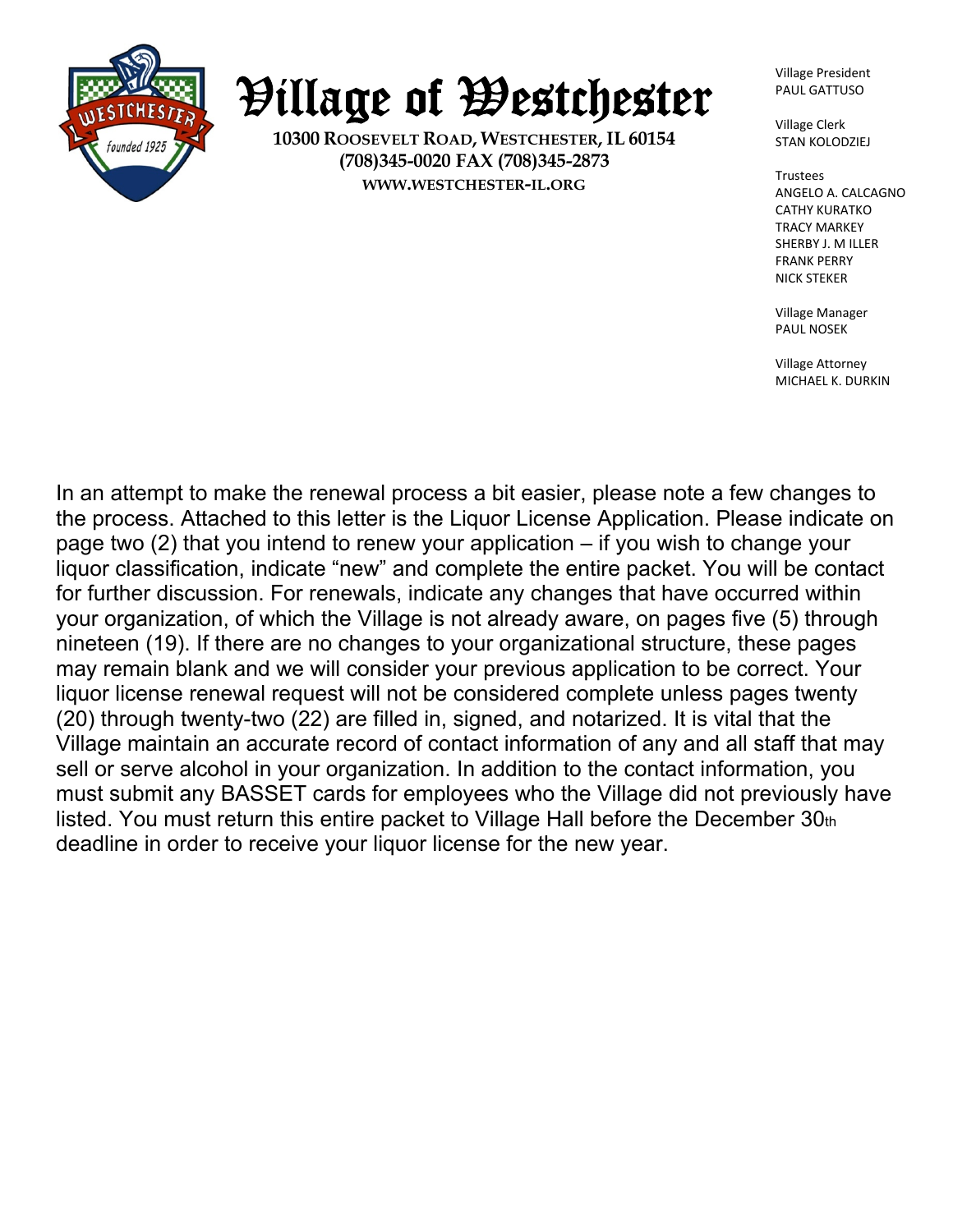

### **Liquor Control Commission**

The process for obtaining a liquor license can take several weeks to complete. Submittal of an application does not guarantee the issuance of a license. To ensure your application is processed in the most efficient manner possible, please complete all the criteria outlined below.

- $\Box$  Completed Application
- $\Box$  Applicable affidavit(s)
- $\Box$  Remit Application fee of \$500.00 payable to the Village of Westchester
- $\Box$  Fully executed copy of lease or proof of property ownership
- $\Box$  Copy of business floor plan
- $\Box$  Certificate of Liability Insurance (Dram Shop Insurance) in the amount of \$1,000,000.00 with the Village of Westchester listed as additionally insured
- $\Box$  Proof of Citizenship, if born outside of the United States
- $\Box$  Copy of your Articles of Incorporation
- $\Box$  Application authority
- $\Box$  Proof of completion of a State Certified Beverage Alcohol Sellers and Servers Education and Training (BASSET) program for all persons who sell or serve alcoholic beverages, all management personnel working on premises, and anyone whose job description entails the checking of identification for the purchases of alcoholic beverages, pursuant to that license.

Submission of application, \$500.00 application fee, and \$50 per person for fingerprinting should be directed to the office of the Westchester Liquor Commission at Village Hall, 10300 W. Roosevelt. Rd., Westchester, IL 60154. Submission of finger print fee of \$50.00 per person (contact the Westchester Police Department at 708-345-0060 to process fingerprints for background check). Questions should be directed to the Office of the Westchester Liquor Commissioner at 708-345-0020 ext 590.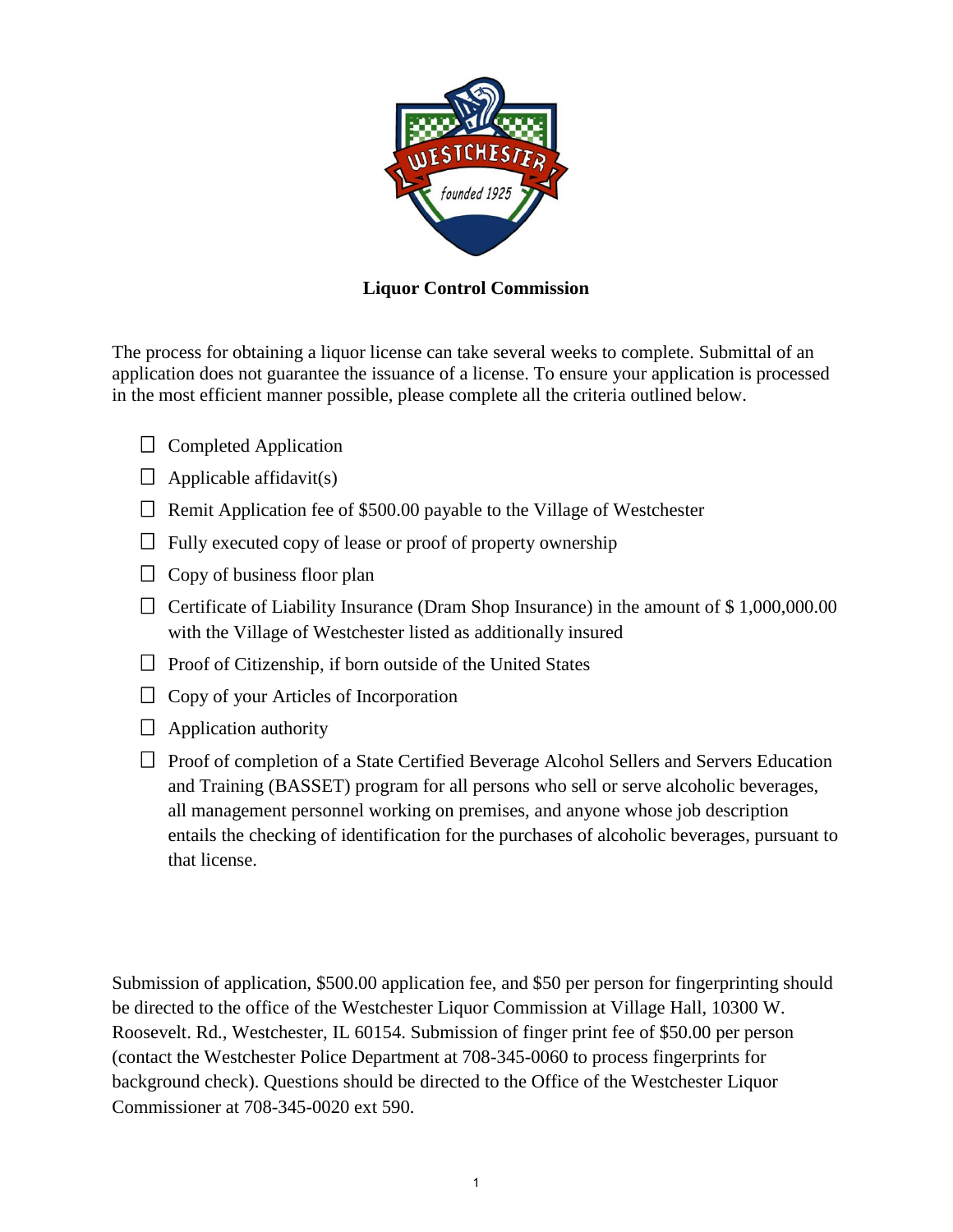

## **Application for Retail Liquor License**

## **(All information must be completed. Please print.)**  *(For renewals, identify any changes from the previous year's information)*

#### **ANY FALSE OR DELIBERATELY MISLEADING INFORMATION GIVEN IN RESPONSE TO QUESTIONS ON THIS APPLICATION SHALL BE THE GROUNDS AND BASIS FOR DENIAL AND/OR REVOCATION OF A LIQUOR LICENSE.**

Date this Application is being submitted: \_\_\_\_\_\_\_\_\_\_\_\_\_\_\_\_\_\_\_\_\_\_\_

| <b>For Office Use Only</b> |                    |                                                                                                                          |  |
|----------------------------|--------------------|--------------------------------------------------------------------------------------------------------------------------|--|
| $New \Box$                 | Renewal $\Box$     | Special Use $\Box$                                                                                                       |  |
|                            |                    |                                                                                                                          |  |
|                            | Class:             | License No. $\frac{1}{\sqrt{1-\frac{1}{2}}\cdot\sqrt{1-\frac{1}{2}}\cdot\sqrt{1-\frac{1}{2}}\cdot\sqrt{1-\frac{1}{2}}}}$ |  |
|                            | Fee: $\frac{1}{2}$ |                                                                                                                          |  |

Submit the appropriate payment, **made payable to the Village of Westchester**, with this application. If the license is denied, your payment will be returned. Failure to submit the appropriate fee will result in the application being denied and returned.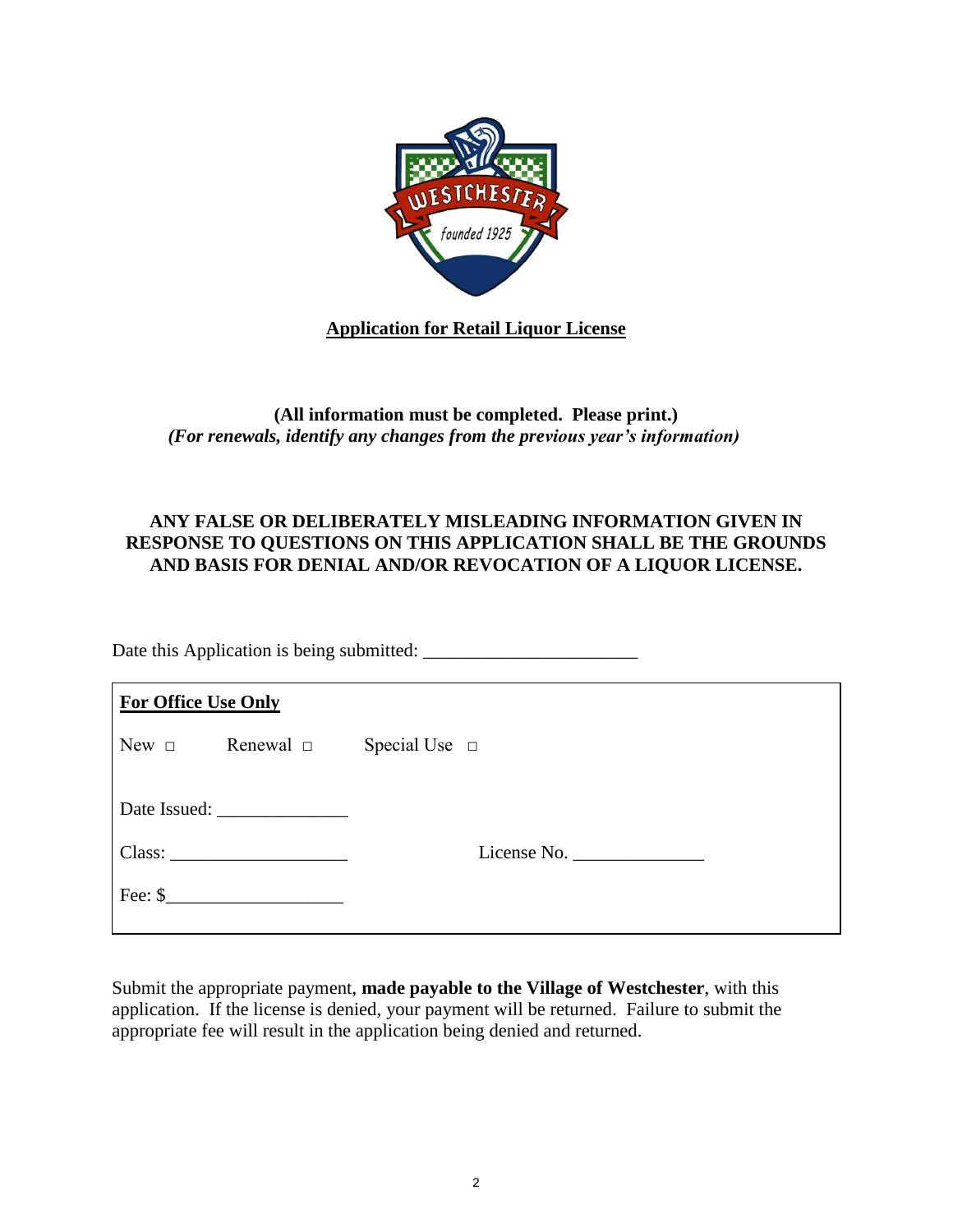Pursuant to the provisions of Chapter 5.36, Liquor Sales, of the Municipal Code of

the Village of Westchester, the undersigned hereby makes application for the

issuance of a Class \_\_\_\_\_\_\_\_\_\_\_\_\_ (to be selected from the class of licenses listed

below) Village retail sales liquor license for the term beginning

<u>\_\_\_\_\_\_\_\_\_\_\_\_\_\_\_\_\_\_\_\_\_\_\_\_\_\_</u> and ending \_\_\_\_\_\_\_\_\_\_\_\_\_\_\_\_\_\_\_\_\_\_\_\_\_\_\_\_\_\_\_, and hereby

certifies to the following facts:

# **LIQUOR LICENSES**

| <b>Class Type</b> | <b>Description</b>                                                                                                                                                                                                                                                                  | <b>Annual Fee</b>                                                                                                                     |
|-------------------|-------------------------------------------------------------------------------------------------------------------------------------------------------------------------------------------------------------------------------------------------------------------------------------|---------------------------------------------------------------------------------------------------------------------------------------|
| $\mathbf{A}$      | Authorizes the retail sale of alcoholic liquors in its<br>original package, not for consumption on the<br>premises where sold.                                                                                                                                                      | \$2,500.00                                                                                                                            |
| $\bf{B}$          | Authorizes the retail sale of beer and wine only in its<br>original package, not for consumption on the<br>premises where sold.                                                                                                                                                     | \$2,500.00                                                                                                                            |
| $\mathbf C$       | Authorizes the retail sale or dispensing of alcoholic<br>liquor on a temporary basis during a special event<br>sponsored by the licensee for members and their<br>guests on the licensed premises, provided that the<br>special events are conducted by nonprofit<br>organizations. | An annual fee of<br>\$200.00 will be<br>required in January of<br>each year, or a fee of<br>\$50.00 for each<br>special event permit. |
| $D-1$             | Authorizes the retail sale of beer or wine for<br>consumption on the premises when the primary<br>business conducted on the premises is that of a<br>restaurant, when seating is predominantly or<br>exclusively used for dining purposes.                                          | \$2,100.00                                                                                                                            |
| $D-2$             | Authorizes the retail sale of alcoholic liquor for<br>consumption on the premises where sold when the<br>primary business conducted on said premises is that<br>of a restaurant when the seating is predominantly or<br>exclusively used for dining purposes.                       | \$3,000.00                                                                                                                            |
| $D-3$             | Authorizes the retail sale of alcoholic liquor for<br>consumption on the premises when the primary<br>business conducted on said premises is that of a<br>banquet facility.                                                                                                         | \$3,000.00                                                                                                                            |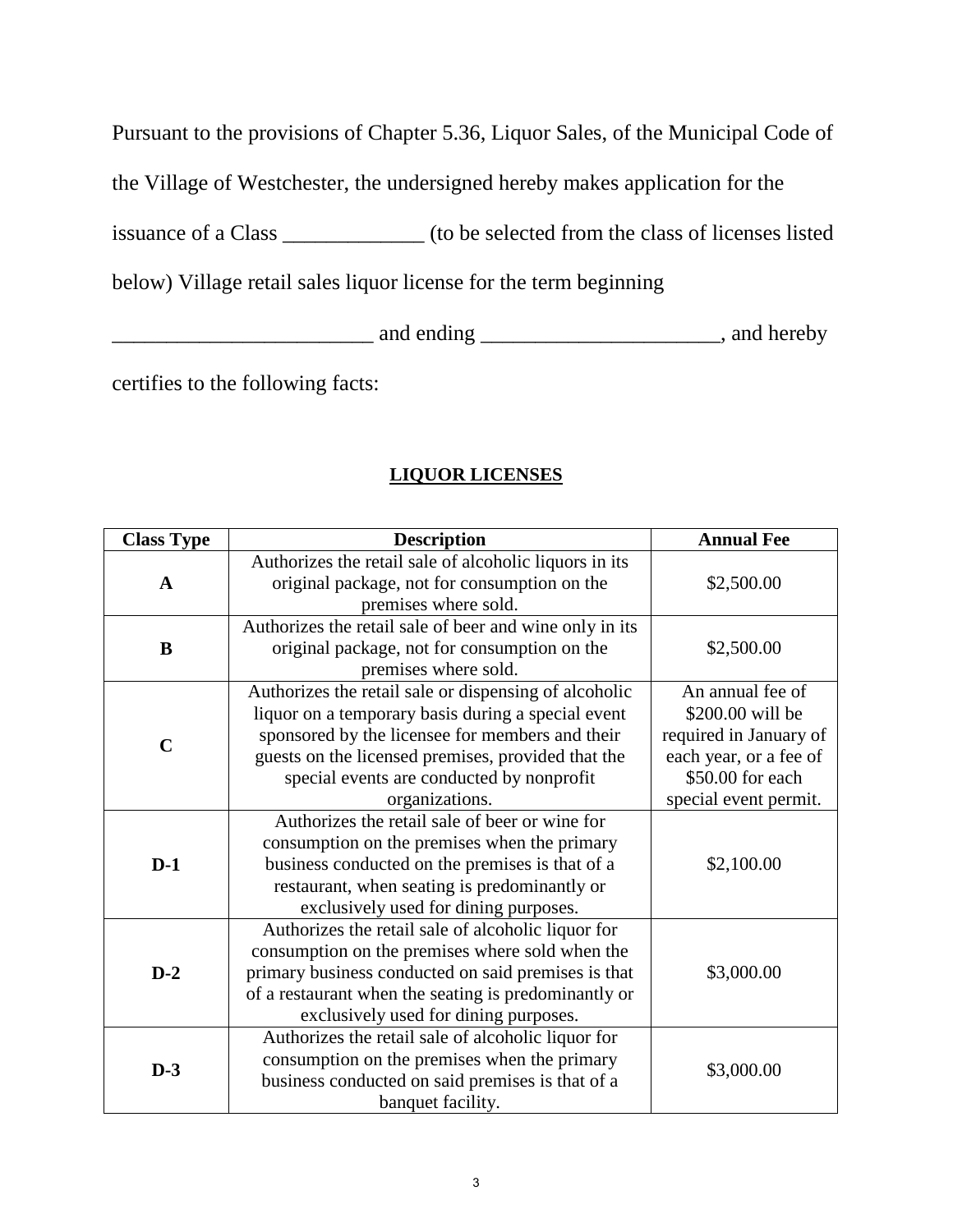|              | Authorizes the retail sale of alcoholic liquor for                                                   |            |
|--------------|------------------------------------------------------------------------------------------------------|------------|
|              | consumption on the premises where sold, when the                                                     |            |
|              | primary business conducted on said premises is that                                                  |            |
| $D-4$        | of a restaurant when the ratio of seating                                                            | \$3,500.00 |
|              | predominantly or exclusively used for dining                                                         |            |
|              | purposes to that seating for the bar or lounge areas                                                 |            |
|              | equals or exceeds three to one $(3:1)$ , and when the bar                                            |            |
|              | area has a minimum seating of twenty.                                                                |            |
|              | Allows BYOB for the consumption of beer and wine                                                     |            |
|              | only, brought onto the premises of a restaurant by a                                                 |            |
| $D-5$        | patron for their personal consumption while being                                                    | \$500.00   |
|              | served a meal in said establishment. License is                                                      |            |
|              | subject to conditions and restrictions in ordinance                                                  |            |
|              | $5.36.080(8)$ .                                                                                      |            |
|              | Authorizes the retail sale of alcoholic liquor for                                                   |            |
|              | consumption at a golf course/country club, or at a                                                   |            |
| $\mathbf{F}$ | restaurant, bar/lounge operating in connection with a                                                | \$3,000.00 |
|              | golf course/county club, and where the primary                                                       |            |
|              | business conducted is that of a golf course/country<br>club.                                         |            |
|              | Allows the consumption of alcoholic liquor at the                                                    |            |
|              | Westchester Park District's Mayfair Banquet Facility.                                                |            |
| G            |                                                                                                      | \$500.00   |
|              | The Westchester Park District, as liquor license                                                     |            |
|              | holder, may provide alcoholic liquor for consumption                                                 |            |
|              | in conjunction with a meal package.                                                                  |            |
|              | Authorizes the retail sale of alcoholic liquors for                                                  |            |
| $\mathbf H$  | consumption off the premises and the sale of beer and<br>wine for consumption on the premises, as an | \$5,500.00 |
|              | incidental part of a grocery store that has a minimum                                                |            |
|              | gross floor area of 50,000 square feet.                                                              |            |
|              | Authorizes the sale of alcoholic liquors for                                                         |            |
|              | consumption on the premises when the premises is                                                     |            |
|              | authorized and licensed by the Village of Westchester                                                |            |
|              | under the Illinois Video Gaming Act to provide video                                                 |            |
| $I-1$        | gaming, and the sale of any food and beverages,                                                      | \$5,000.00 |
|              | including alcohol, shall account for forty-nine percent                                              |            |
|              | (49%) or less of the licensed establishment's annual                                                 |            |
|              | gross sales revenue from all sources.                                                                |            |
|              | Authorizes the sale of beer and wine only for                                                        |            |
|              | consumption on the premises when the premises is                                                     |            |
|              | authorized and licensed by the Village of Westchester                                                |            |
|              | under the Illinois Video Gaming Act to provide video                                                 |            |
| $I-2$        | gaming, and the sale of any food and beverages,                                                      | \$5,000.00 |
|              | including alcohol, shall account for forty-nine percent                                              |            |
|              | (49%) or less of the licensed establishment's annual                                                 |            |
|              | gross sales revenue from all sources.                                                                |            |
|              |                                                                                                      |            |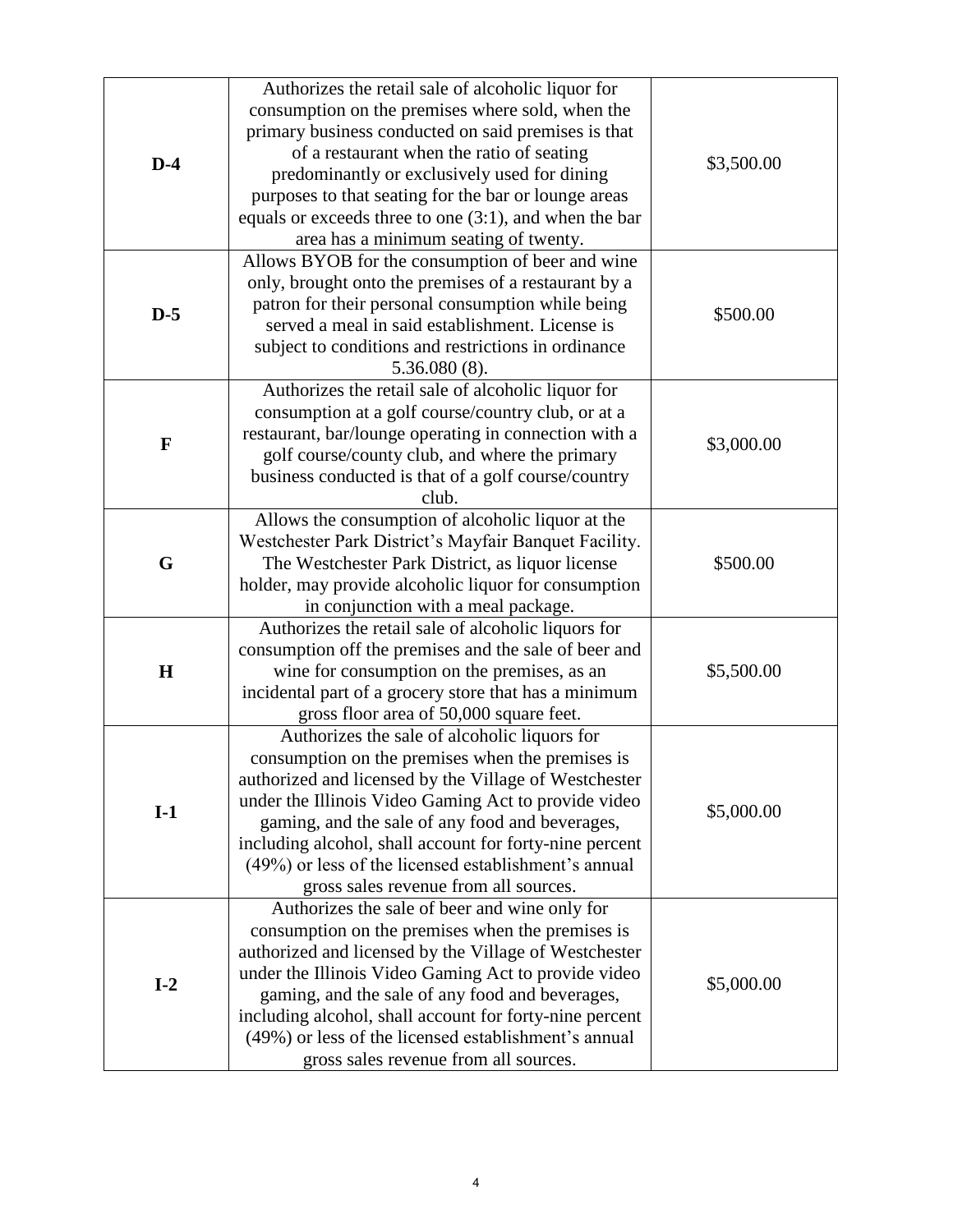1. Identify the person filling out and submitting this application.

| Email Address: The Contract of the Contract of the Contract of the Contract of the Contract of the Contract of the Contract of the Contract of the Contract of the Contract of the Contract of the Contract of the Contract of |  |
|--------------------------------------------------------------------------------------------------------------------------------------------------------------------------------------------------------------------------------|--|

2. Applicant's Name:

(Applicant's Name is the corporate, or co-partnership or individual, or limited liability company name that the liquor license will be issued to.)

**Supplemental Form "A"** must be completed for all applicants or officers, directors, managers, or shareholders owning directly or beneficially 5% in aggregate or more of corporate stock, or for a partnership all co-partners, for a club, the officers, and directors, and managers, for a limited liability company, the manager and managing members.

\_\_\_\_\_\_\_\_\_\_\_\_\_\_\_\_\_\_\_\_\_\_\_\_\_\_\_\_\_\_\_\_\_\_\_\_\_\_\_\_\_\_\_\_\_\_\_\_\_\_\_\_\_\_\_\_\_\_\_\_\_\_\_\_\_\_\_\_\_\_

3. Applicant's Mailing Address: \_\_\_\_\_\_\_\_\_\_\_\_\_\_\_\_\_\_\_\_\_\_\_\_\_\_\_\_\_\_\_\_\_\_\_\_\_\_\_\_\_\_\_\_\_\_\_

Name of Applicant's Business: \_\_\_\_\_\_\_\_\_\_\_\_\_\_\_\_\_\_\_\_\_\_\_\_\_\_\_\_\_\_\_\_\_\_\_\_\_\_\_\_\_\_\_\_\_\_

Address of Business for which this license is sought: \_\_\_\_\_\_\_\_\_\_\_\_\_\_\_\_\_\_\_\_\_\_\_\_\_\_\_\_

Phone Number:

4. If Business is owned by a Sole Proprietor:

#### **(Must submit to Police Background Check)**

| Name: $\frac{1}{2}$ |                                                                                       |
|---------------------|---------------------------------------------------------------------------------------|
|                     |                                                                                       |
|                     |                                                                                       |
|                     |                                                                                       |
|                     |                                                                                       |
|                     | United States Citizen: Yes $\Box$ No $\Box$ If no, of what Country are you a citizen? |

\_\_\_\_\_\_\_\_\_\_\_\_\_\_\_\_\_\_\_\_\_\_\_\_\_\_\_\_\_\_\_\_\_\_\_\_\_\_\_\_\_\_\_\_\_\_\_\_\_\_\_\_\_\_\_\_\_\_\_\_\_\_\_\_\_\_\_\_\_\_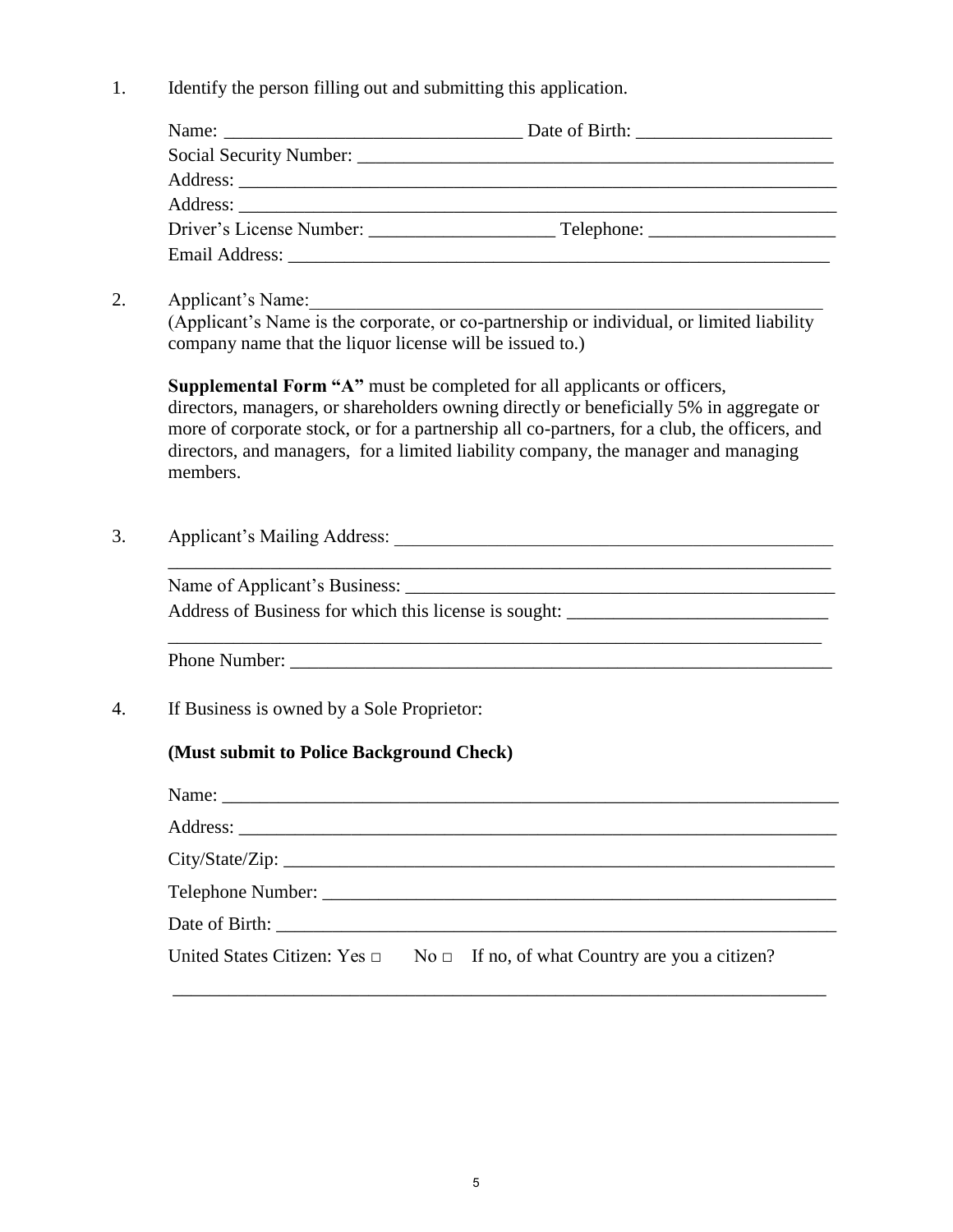5. If the business is a corporation, state:

|                                | "Doing Business As" Name, if Different than Corporate Name: _____________________             |
|--------------------------------|-----------------------------------------------------------------------------------------------|
|                                |                                                                                               |
|                                |                                                                                               |
|                                | State of Incorporation if different than Illinois: ______________________________             |
|                                | If a foreign corporation, has it been registered with the Secretary of State, of the State of |
|                                |                                                                                               |
|                                |                                                                                               |
|                                | Has it been registered with the County Recorder as doing business under an assumed            |
|                                |                                                                                               |
|                                | Purpose for which Corporation was formed:                                                     |
|                                |                                                                                               |
|                                | Produce Articles of Incorporation and Illinois Certificate of good standing.                  |
| The identity of all directors: |                                                                                               |
| Director:                      |                                                                                               |
|                                |                                                                                               |
|                                |                                                                                               |
|                                | Phone Number:                                                                                 |
| Director:                      |                                                                                               |
|                                |                                                                                               |
|                                |                                                                                               |
|                                |                                                                                               |
| Director:                      | Name:                                                                                         |
|                                |                                                                                               |
|                                |                                                                                               |
|                                |                                                                                               |

I*f you need additional room attach another sheet of paper and identify the question number.*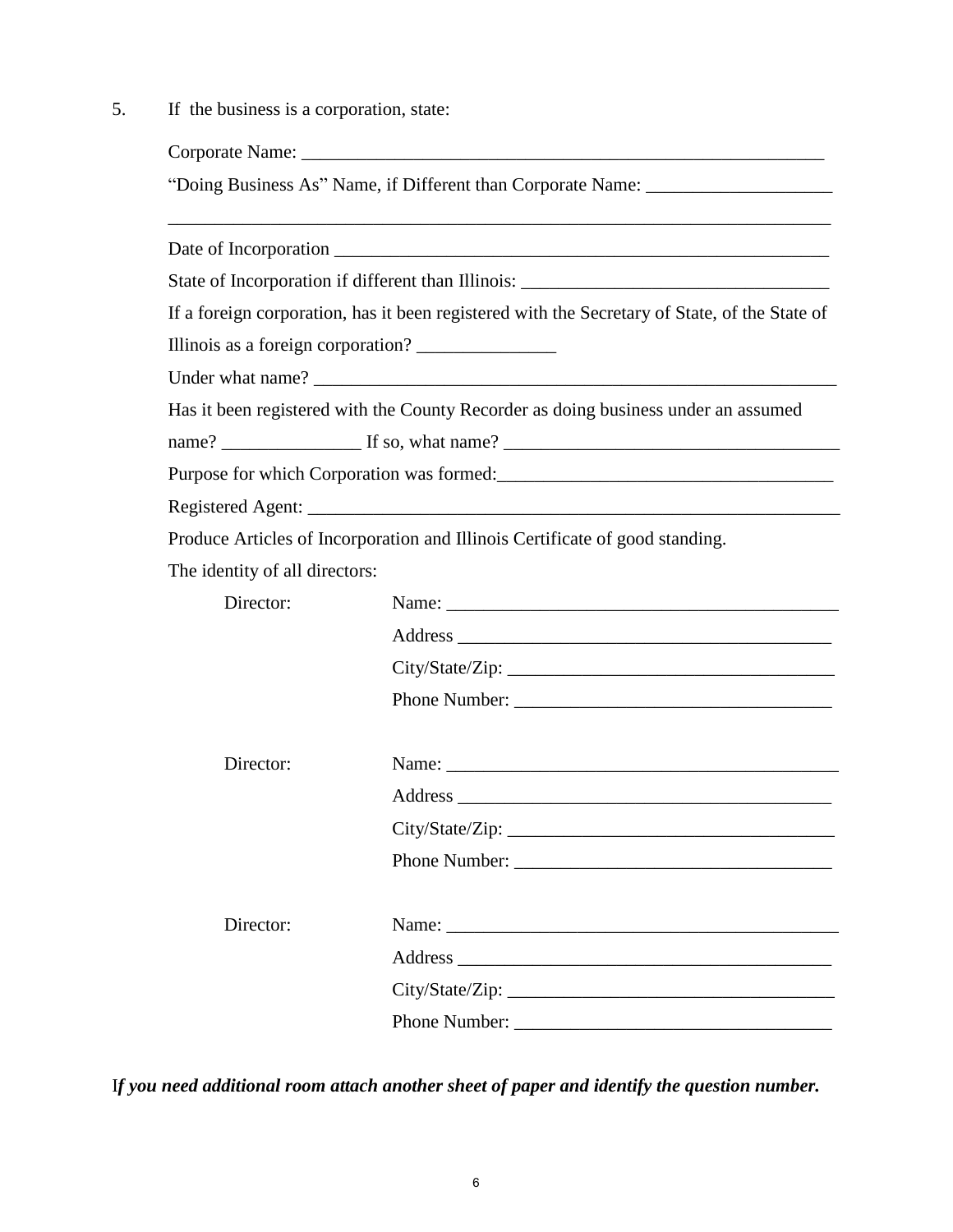| a. President:      | Name:           |
|--------------------|-----------------|
|                    |                 |
|                    | City/State/Zip: |
|                    | Phone Number:   |
| b. Vice President: | Name:           |
|                    |                 |
|                    |                 |
|                    |                 |
|                    |                 |
| c. Secretary:      |                 |
|                    |                 |
|                    |                 |
|                    | Phone Number:   |
|                    |                 |
| d. Treasurer:      |                 |
|                    |                 |
|                    | City/State/Zip: |
|                    |                 |

The identity of all officers **(All of whom must submit to Police Background Check):** 

The identity of all the shareholders owing at least 5% in aggregate of the stock **(All of whom** 

# **must submit to Police Background Check):**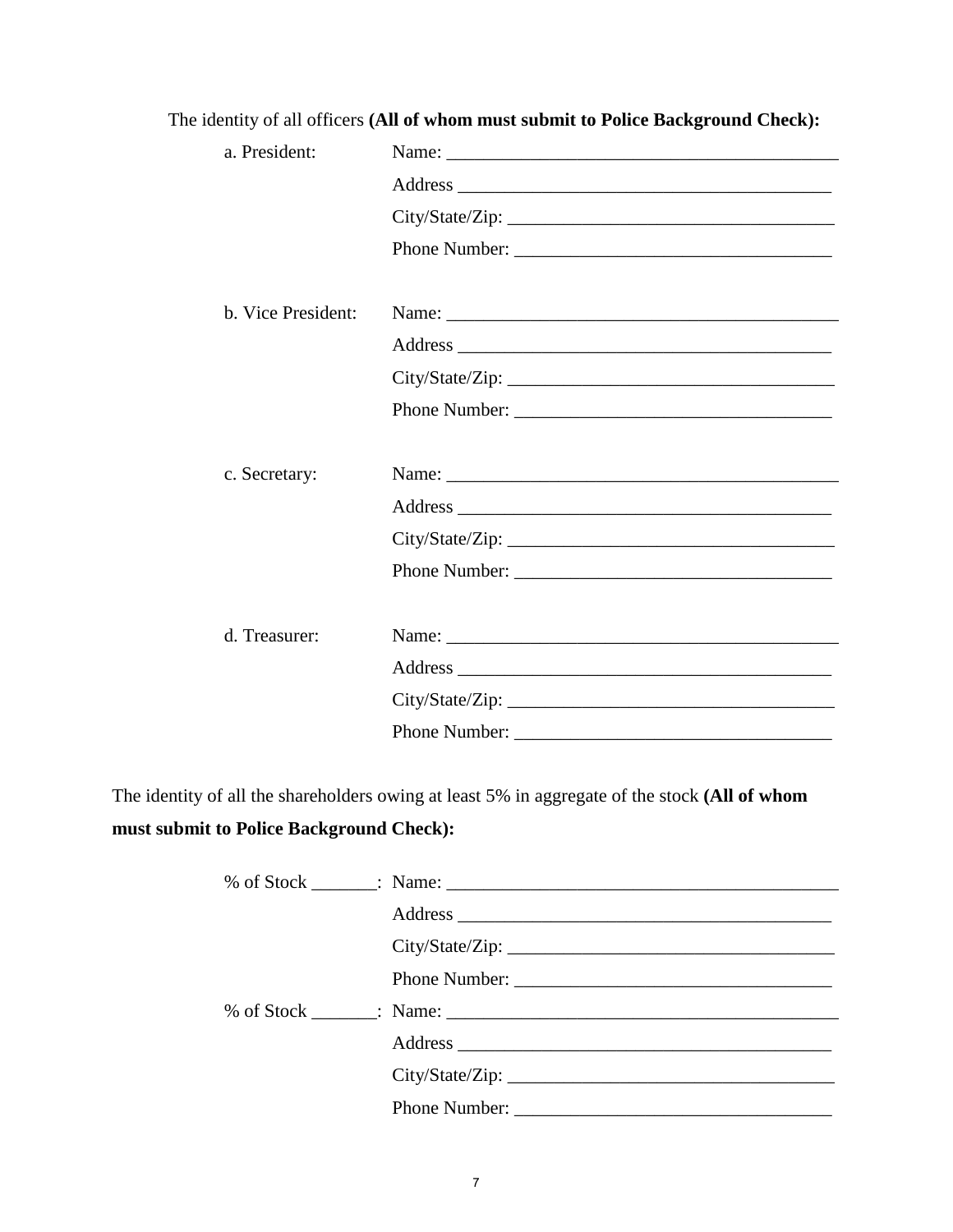% of Stock \_\_\_\_\_\_\_: Name: \_\_\_\_\_\_\_\_\_\_\_\_\_\_\_\_\_\_\_\_\_\_\_\_\_\_\_\_\_\_\_\_\_\_\_\_\_\_\_\_\_\_

| Address |  |
|---------|--|
|         |  |

City/State/Zip: \_\_\_\_\_\_\_\_\_\_\_\_\_\_\_\_\_\_\_\_\_\_\_\_\_\_\_\_\_\_\_\_\_\_\_

Phone Number: \_\_\_\_\_\_\_\_\_\_\_\_\_\_\_\_\_\_\_\_\_\_\_\_\_\_\_\_\_\_\_\_\_\_

*If you need additional room attach another sheet of paper and identify the question number.*

8. If the Business is a Limited Liability Company:

| Purpose for which L.L.C. was formed:                                                                                                                                                                                                                                                                                                                                                                                                    |
|-----------------------------------------------------------------------------------------------------------------------------------------------------------------------------------------------------------------------------------------------------------------------------------------------------------------------------------------------------------------------------------------------------------------------------------------|
|                                                                                                                                                                                                                                                                                                                                                                                                                                         |
|                                                                                                                                                                                                                                                                                                                                                                                                                                         |
| If a foreign LLC, has it been registered with the Secretary of State, of the State of Illinois,                                                                                                                                                                                                                                                                                                                                         |
| as a foreign LLC? $\frac{1}{\sqrt{1-\frac{1}{2}} \cdot \frac{1}{\sqrt{1-\frac{1}{2}} \cdot \frac{1}{\sqrt{1-\frac{1}{2}} \cdot \frac{1}{\sqrt{1-\frac{1}{2}} \cdot \frac{1}{\sqrt{1-\frac{1}{2}} \cdot \frac{1}{\sqrt{1-\frac{1}{2}} \cdot \frac{1}{\sqrt{1-\frac{1}{2}} \cdot \frac{1}{\sqrt{1-\frac{1}{2}} \cdot \frac{1}{\sqrt{1-\frac{1}{2}} \cdot \frac{1}{\sqrt{1-\frac{1}{2}} \cdot \frac{1}{\sqrt{1-\frac{1}{2}} \cdot \frac{1$ |
|                                                                                                                                                                                                                                                                                                                                                                                                                                         |
| Has it been registered with the County Recorder as doing business under an assumed                                                                                                                                                                                                                                                                                                                                                      |
| name? If so, what name?                                                                                                                                                                                                                                                                                                                                                                                                                 |
|                                                                                                                                                                                                                                                                                                                                                                                                                                         |
|                                                                                                                                                                                                                                                                                                                                                                                                                                         |
| Produce Articles of Organization and Illinois Certificate of good standing.                                                                                                                                                                                                                                                                                                                                                             |
|                                                                                                                                                                                                                                                                                                                                                                                                                                         |

The identity of all Organizers:

| Name:         |
|---------------|
|               |
|               |
| Phone Number: |
|               |
|               |
|               |
|               |
|               |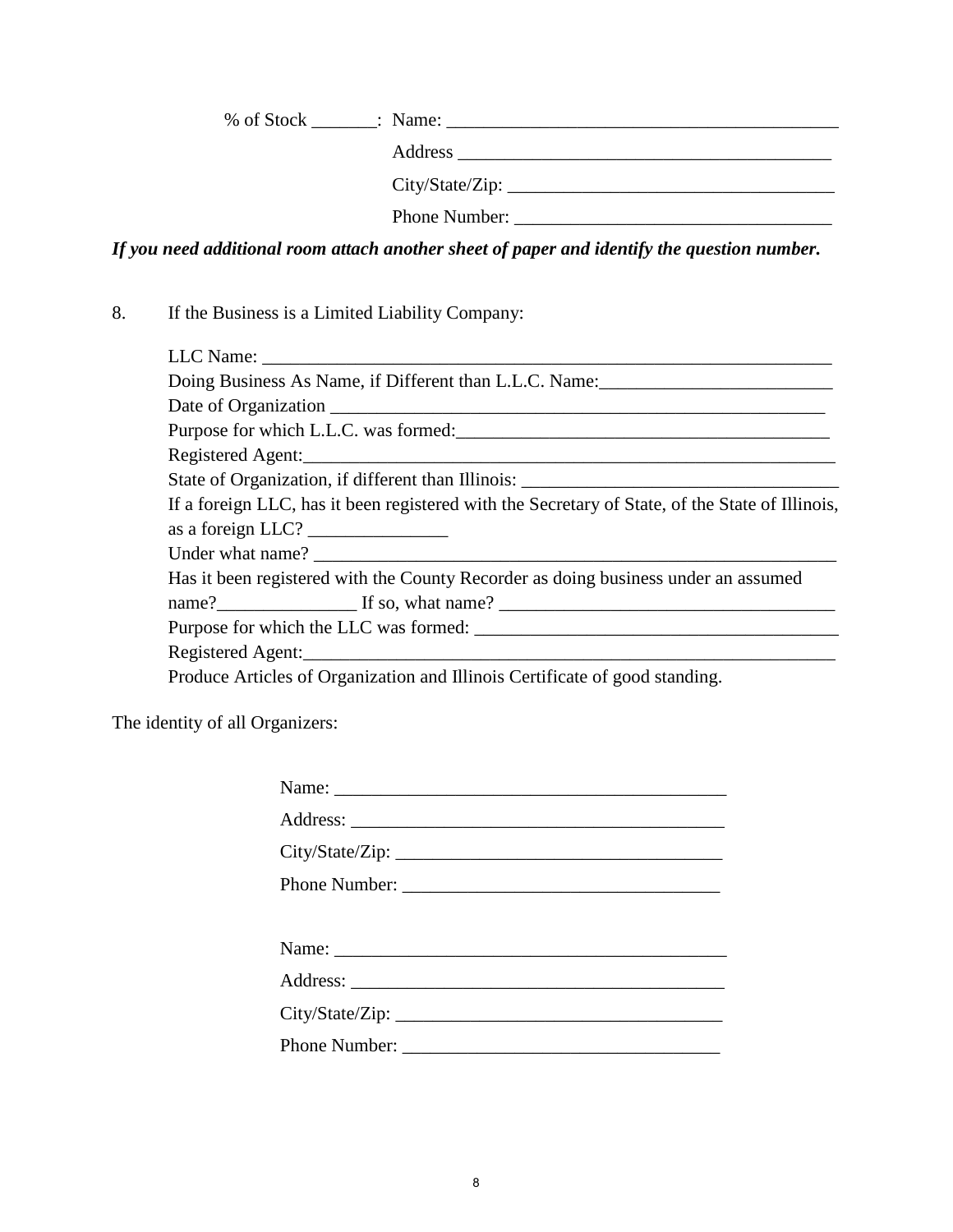| Phone Number: |  |
|---------------|--|
|               |  |

The identity of all the Members (All of whom must submit to Police Background Check):

| City/State/Zip: |
|-----------------|
| Phone Number:   |
|                 |
|                 |
|                 |
| City/State/Zip: |
| Phone Number:   |
|                 |
|                 |
|                 |
| City/State/Zip: |
| Phone Number:   |
|                 |
|                 |
|                 |
| City/State/Zip: |
|                 |

If you need additional room attach another sheet of paper and identify the question number.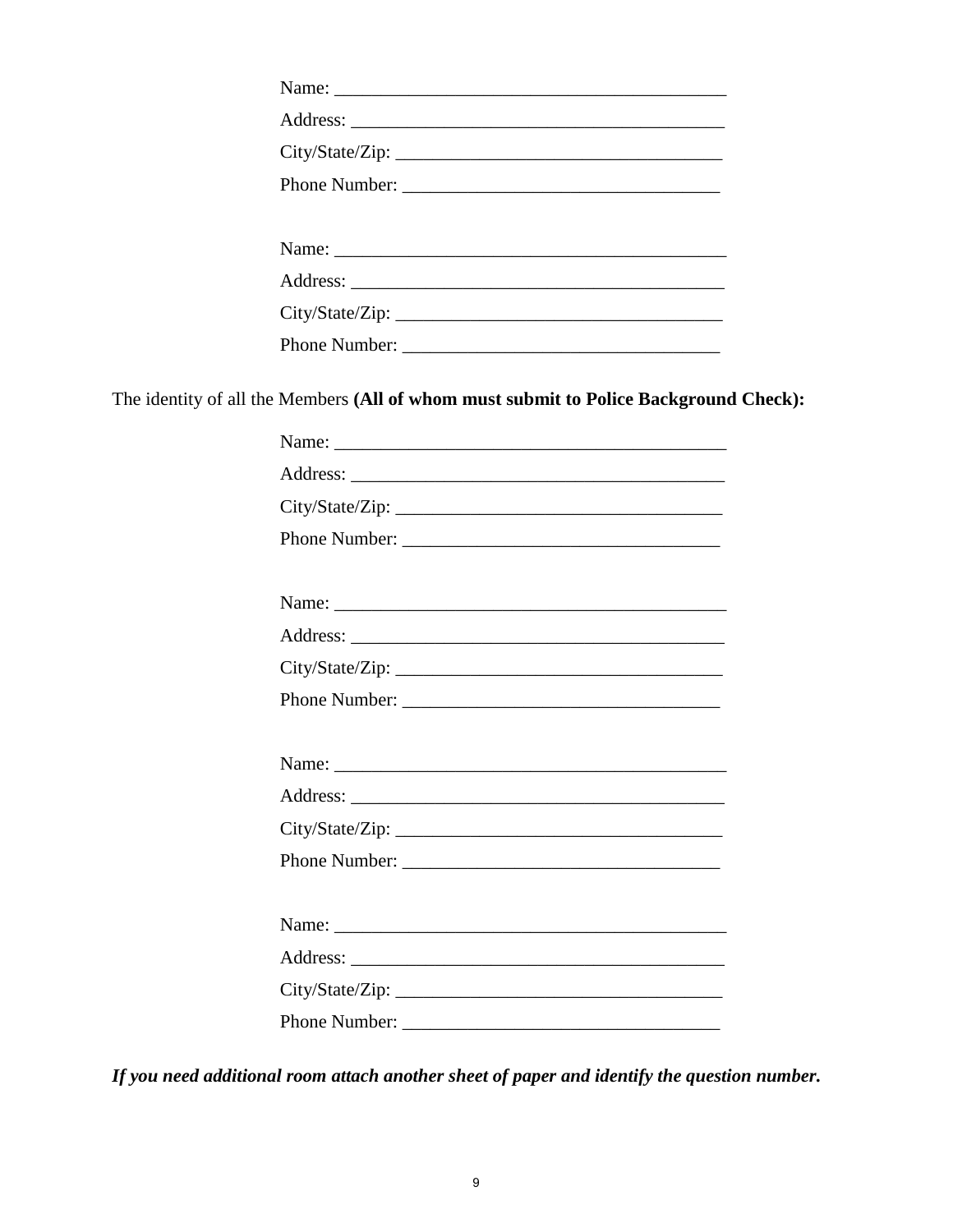The identity of all the Managers **(All of whom must submit to Police Background Check):**

| City/State/Zip: |
|-----------------|
| Phone Number:   |
|                 |
|                 |
|                 |
| City/State/Zip: |
| Phone Number:   |
|                 |
|                 |
|                 |
| City/State/Zip: |
| Phone Number:   |
|                 |
|                 |
|                 |
|                 |
|                 |

The identity of every Member liable in their capacity as a member for all or specified debts, obligations, or liabilities of the company, and specifically, liable for any fines, imposed on the L.L.C. for any ordinance violations **(All of whom must submit to Police Background Check):**

| Name: |
|-------|
|       |
|       |
|       |
|       |
|       |
|       |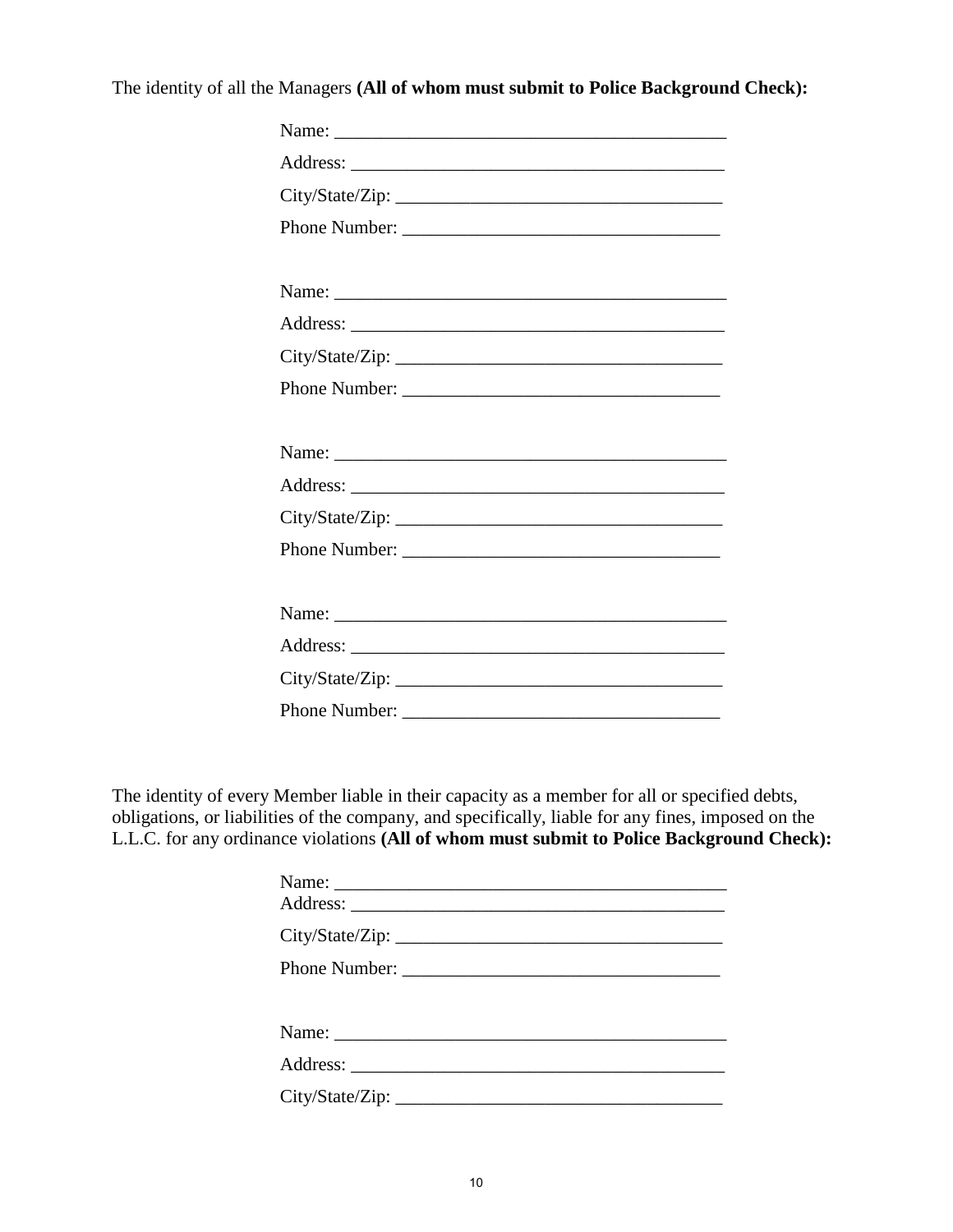| Phone Number:   |
|-----------------|
|                 |
| Name:           |
|                 |
| City/State/Zip: |
|                 |
|                 |
|                 |
|                 |
| City/State/Zip: |
|                 |

## *Produce the L.L.C.: Articles of Organization Operating Agreement*

If the Managing Member of the LLC is a Corporation, Identify:

|                                | Corporate Name: Name:                                                                             |
|--------------------------------|---------------------------------------------------------------------------------------------------|
|                                | Doing Business As Name, if Different than Corporate Name: ______________________                  |
|                                |                                                                                                   |
|                                |                                                                                                   |
|                                | If a foreign corporation, has it been registered with the Secretary of State, of the State of     |
|                                | Has it been registered with the County Recorder as doing business under an assumed                |
|                                |                                                                                                   |
|                                |                                                                                                   |
|                                | Purpose for which Corporation was formed:                                                         |
|                                |                                                                                                   |
|                                | Registered Agent:<br>Produce Articles of Incorporation and Illinois Certificate of good standing. |
|                                |                                                                                                   |
| The identity of all directors: |                                                                                                   |
| Director:                      |                                                                                                   |
|                                |                                                                                                   |
|                                |                                                                                                   |
|                                |                                                                                                   |
|                                |                                                                                                   |
| Director:                      | Name:                                                                                             |
|                                |                                                                                                   |
|                                |                                                                                                   |
|                                |                                                                                                   |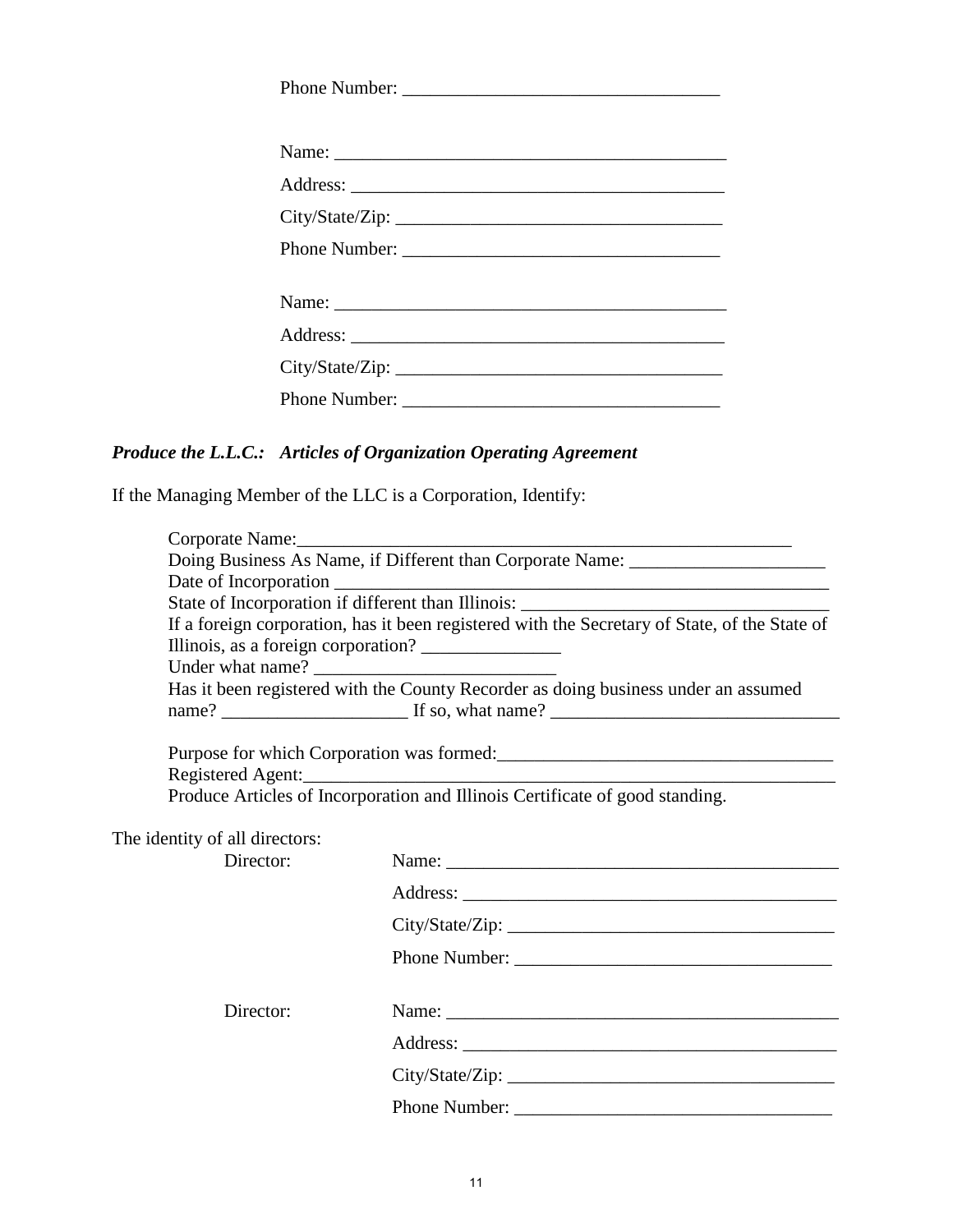| Director: |  |
|-----------|--|
|           |  |
|           |  |
|           |  |
| Director: |  |
|           |  |
|           |  |
|           |  |
|           |  |

### The identity of all officers:

# **(Must submit to Police Background Check)**

| a. President:      |                 |
|--------------------|-----------------|
|                    |                 |
|                    |                 |
|                    | Phone Number:   |
| b. Vice President: |                 |
|                    |                 |
|                    | City/State/Zip: |
|                    | Phone Number:   |
|                    |                 |
| c. Secretary:      |                 |
|                    |                 |
|                    | City/State/Zip: |
|                    | Phone Number:   |
|                    |                 |
| d. Treasurer:      |                 |
|                    |                 |
|                    |                 |
|                    | Phone Number:   |

9. If applicable, the date of the filing of the "assumed name" of the business with the County Clerk. *Produce a photocopy of the acknowledgment of filing under the assumed name from the County Clerk*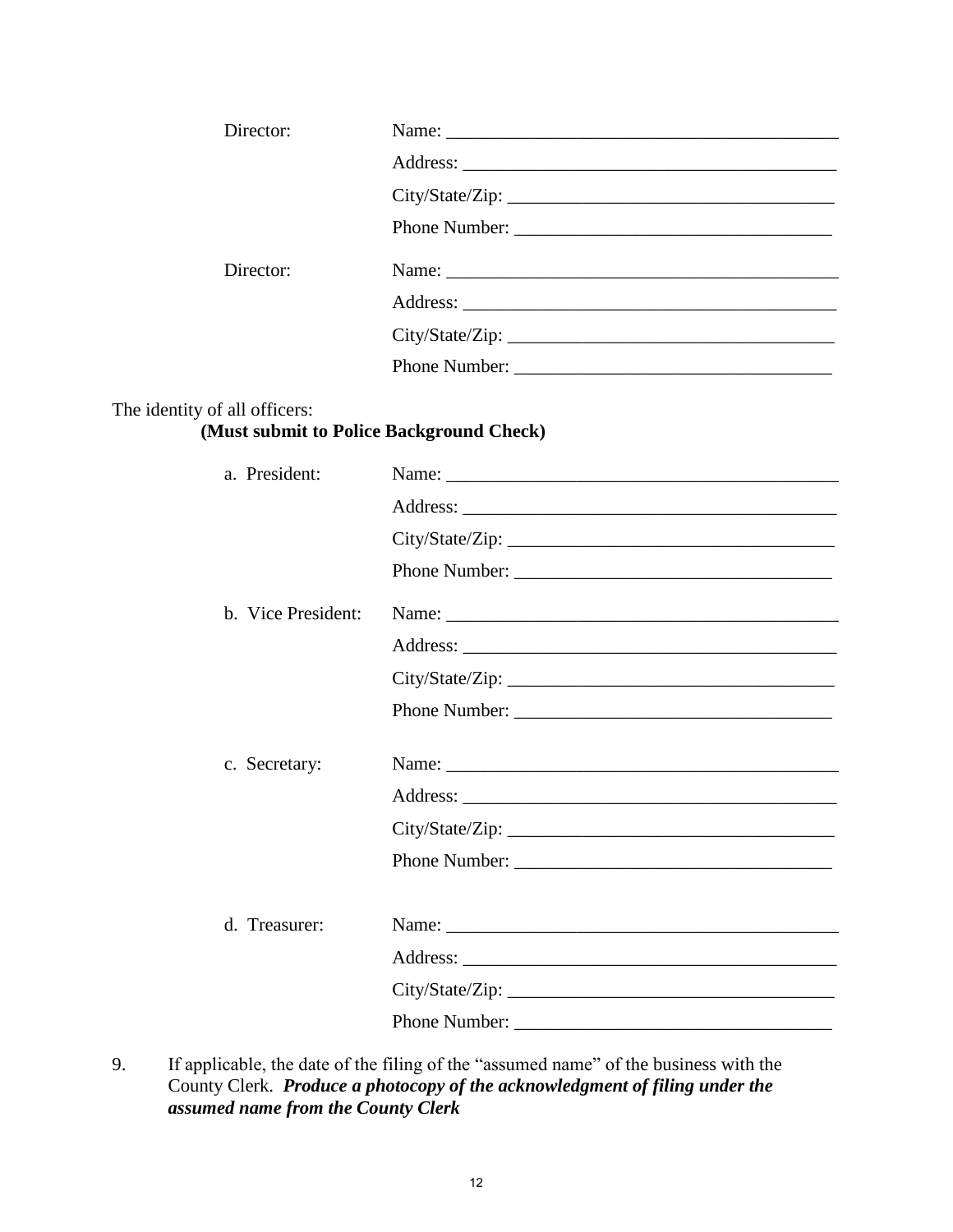- 10. The number, the date of issuance and the date of expiration of the applicant's current Village of Westchester Retail Liquor License $(s)$ : *Produce a photocopy*
- 11. The number, the date of issuance and the date of expiration of the applicant's current State of Illinois Retail Liquor License(s): *Produce a photocopy*
- 12. The address of the applicant when the first application for a Westchester Liquor License was made:
- 13. The date the applicant began liquor sales at his place of business:
- 14. The address of applicant's warehouse if he warehouses liquor:

 $\blacksquare$  . Phone:

- 15. The applicant's Retailer's Occupation Tax (ROT) Registration Number: \_\_\_\_\_\_\_\_\_\_\_\_\_\_\_\_\_\_\_\_\_\_\_\_. *Produce a photocopy*
- 16. The applicant's document locator number on his Federal Special Tax Stamp: \_\_\_\_\_\_\_\_\_\_\_\_\_\_\_\_\_\_\_\_\_\_\_\_. *Produce a photocopy*
- 17. Whether the applicant is delinquent in the payment of the Retailer's Occupational Tax  $(Sales Tax)$ , and if so, the reasons for it:  $\frac{1}{1-\frac{1}{1-\frac{1}{1-\frac{1}{1-\frac{1}{1-\frac{1}{1-\frac{1}{1-\frac{1}{1-\frac{1}{1-\frac{1}{1-\frac{1}{1-\frac{1}{1-\frac{1}{1-\frac{1}{1-\frac{1}{1-\frac{1}{1-\frac{1}{1-\frac{1}{1-\frac{1}{1-\frac{1}{1-\frac{1}{1-\frac{1}{1-\frac{1}{1-\frac{1}{1-\frac{1}{1-\frac{1}{1-\frac{1}{1-\frac{1}{1-\frac{1}{1-\frac{1}{1-\$

*If you need additional room, attach another sheet of paper and identify the question number*

\_\_\_\_\_\_\_\_\_\_\_\_\_\_\_\_\_\_\_\_\_\_\_\_\_\_\_\_\_\_\_\_\_\_\_\_\_\_\_\_\_\_\_\_\_\_\_\_\_\_\_\_\_\_\_\_\_\_\_\_\_\_\_\_\_\_\_\_\_\_\_.

18. Have you or any persons identified in this application or Supplemental "Form A" ever applied for a liquor license prior to this application?

□ YES □ NO

If your answer is yes, please identify the person or persons, and explain whether or not the liquor license was approved.

If the liquor license was not approved, please explain the circumstances.

\_\_\_\_\_\_\_\_\_\_\_\_\_\_\_\_\_\_\_\_\_\_\_\_\_\_\_\_\_\_\_\_\_\_\_\_\_\_\_\_\_\_\_\_\_\_\_.

*If you need additional room, attach another sheet of paper and identify the question number*

\_\_\_\_\_\_\_\_\_\_\_\_\_\_\_\_\_\_\_\_\_\_\_\_\_\_\_\_\_\_\_\_\_\_\_\_\_\_\_\_\_\_\_\_\_\_\_\_\_\_\_\_\_\_\_\_\_\_\_\_\_\_\_\_\_\_\_\_\_\_\_.

19. Has any liquor license or business license previously issued to you, your business or any of the persons identified in this application or required to complete Supplemental "Form A" or any business or businesses that the persons identified in Supplemental "Form A"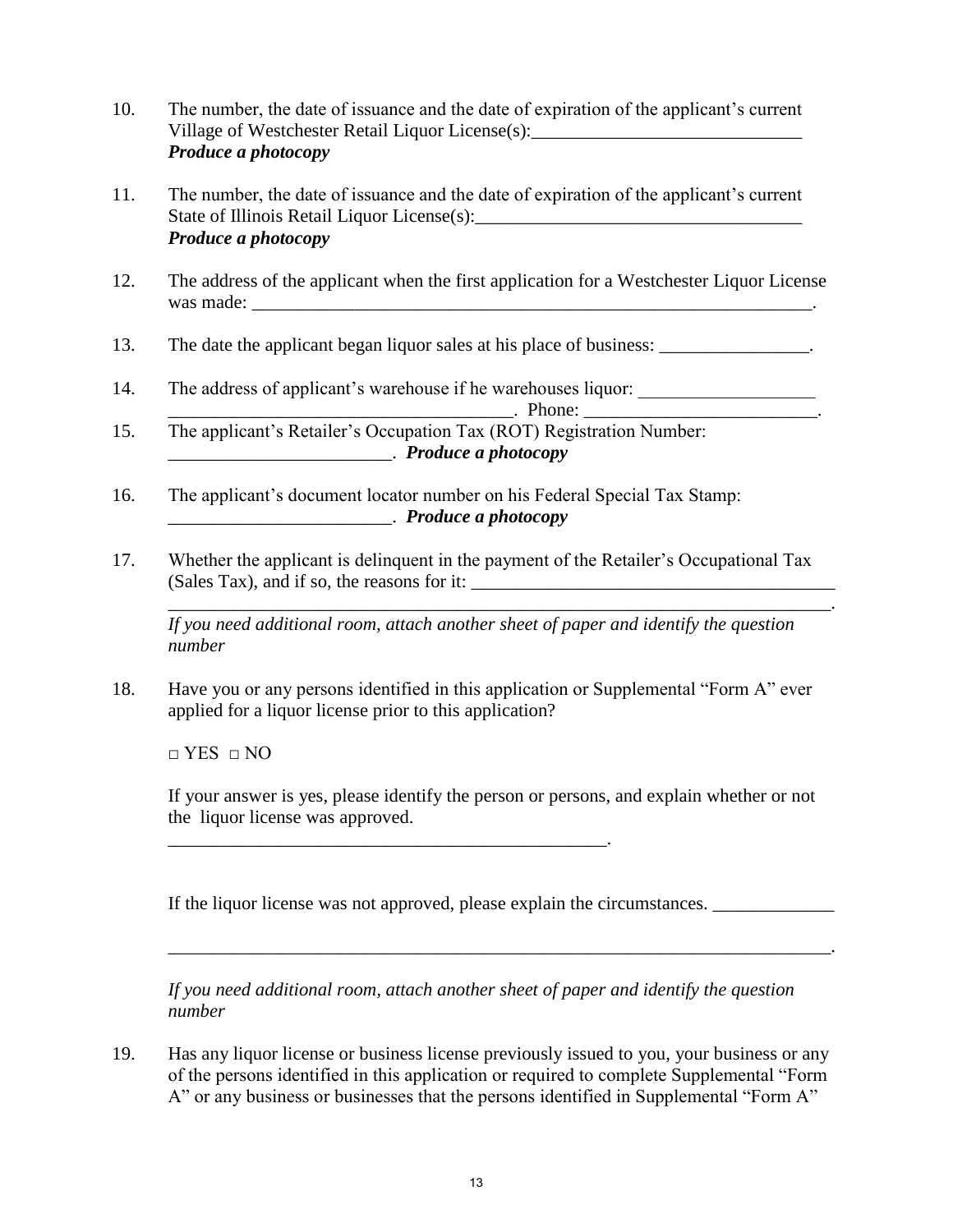had an interest in, ever been revoked, suspended or fined by a Local Municipal, State, or Federal authority?

 $\Box$  YES  $\Box$  NO

If the answer is yes, please identify the previous authority and explain the circumstances.

*If you need additional room, attach another sheet of paper and identify the question number*

\_\_\_\_\_\_\_\_\_\_\_\_\_\_\_\_\_\_\_\_\_\_\_\_\_\_\_\_\_\_\_\_\_\_\_\_\_\_\_\_\_\_\_\_\_\_\_\_\_\_\_\_\_\_\_\_\_\_\_\_\_\_\_\_\_\_\_\_\_\_

\_\_\_\_\_\_\_\_\_\_\_\_\_\_\_\_\_\_\_\_\_\_\_\_\_\_\_\_\_\_\_\_\_\_\_\_\_\_\_\_\_\_\_\_\_\_\_\_\_\_\_\_\_\_\_\_\_\_\_\_\_\_\_\_\_\_\_\_\_\_.

20. Have you or any of the persons identified in this application or required to complete Supplemental "Form A" ever been convicted of a felony under any Federal or State law?

 $\Box$  YES  $\Box$  NO

If the answer is yes, please identify each person and explain each and every incident, including the date and jurisdiction of arrest.

\_\_\_\_\_\_\_\_\_\_\_\_\_\_\_\_\_\_\_\_\_\_\_\_\_\_\_\_\_\_\_\_\_\_\_\_\_\_\_\_\_\_\_\_\_\_\_\_\_\_\_\_\_\_\_\_\_\_\_\_\_\_\_\_\_\_\_\_\_\_. *If you need additional room, attach another sheet of paper and identify the question number*

 $\overline{\phantom{a}}$  ,  $\overline{\phantom{a}}$  ,  $\overline{\phantom{a}}$  ,  $\overline{\phantom{a}}$  ,  $\overline{\phantom{a}}$  ,  $\overline{\phantom{a}}$  ,  $\overline{\phantom{a}}$  ,  $\overline{\phantom{a}}$  ,  $\overline{\phantom{a}}$  ,  $\overline{\phantom{a}}$  ,  $\overline{\phantom{a}}$  ,  $\overline{\phantom{a}}$  ,  $\overline{\phantom{a}}$  ,  $\overline{\phantom{a}}$  ,  $\overline{\phantom{a}}$  ,  $\overline{\phantom{a}}$ 

21. Have you, or anyone named in this application or required to complete Supplemental "Form A" ever been convicted of being the keeper of a house of ill fame, pandering, or any other crime or misdemeanor pertaining to decency and/or morality?

 $\Box$  YES  $\Box$  NO

If the answer is yes, please identify the jurisdiction of arrest and explain the circumstances.

*If you need additional room, attach another sheet of paper and identify the question number*

\_\_\_\_\_\_\_\_\_\_\_\_\_\_\_\_\_\_\_\_\_\_\_\_\_\_\_\_\_\_\_\_\_\_\_\_\_\_\_\_\_\_\_\_\_\_\_\_\_\_\_\_\_\_\_\_\_\_\_\_\_\_\_\_\_\_\_\_\_\_.

\_\_\_\_\_\_\_\_\_\_\_\_\_\_\_\_\_\_\_\_\_\_\_\_\_\_\_\_\_\_\_\_\_\_\_\_\_\_\_\_\_\_\_\_\_\_\_\_\_\_\_\_\_\_\_\_\_\_\_\_\_\_\_\_\_\_\_\_\_\_

22. Have you or anyone named in this application or required to complete Supplemental "Form A" ever forfeited an appearance bond for any violation?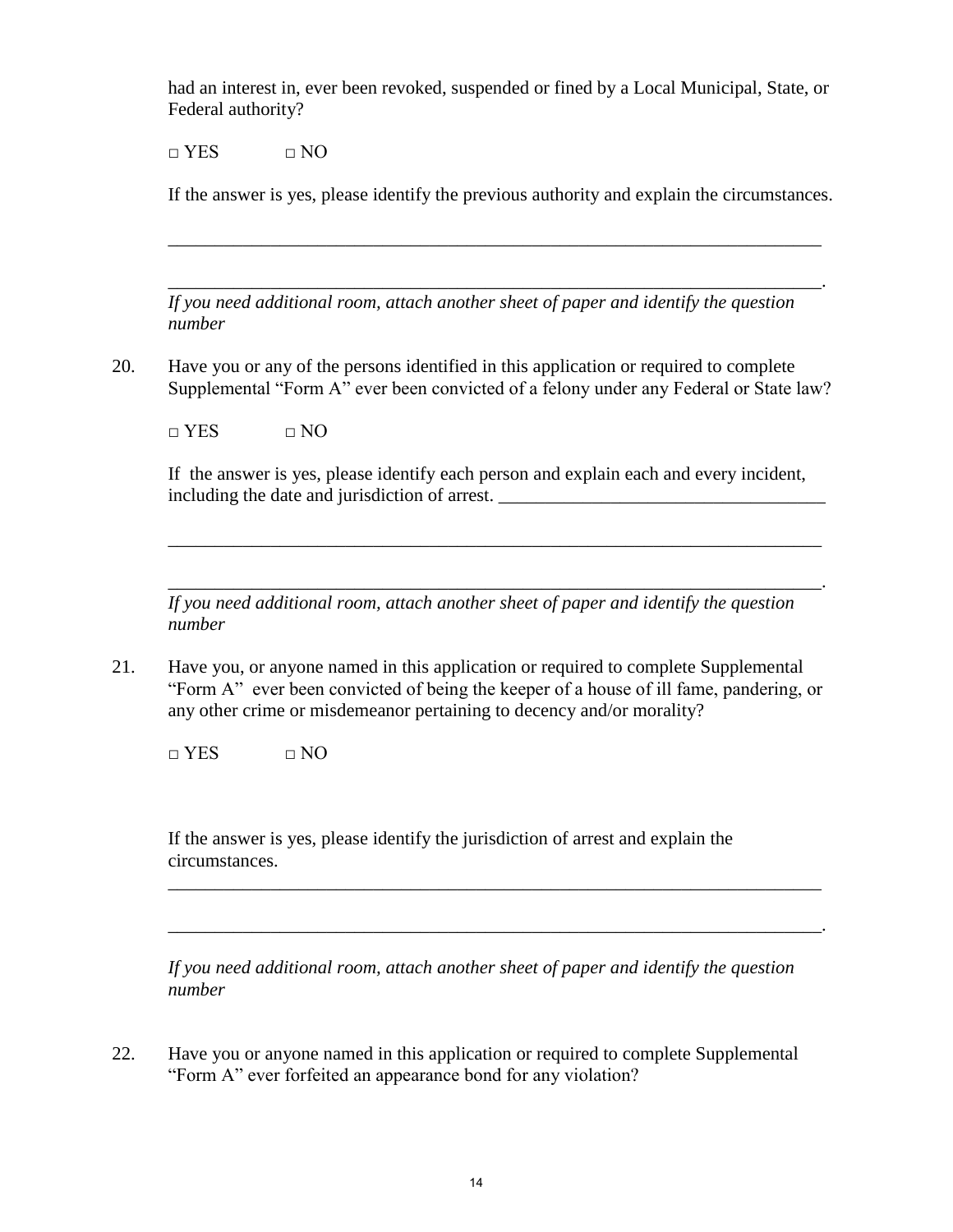$\neg$  YES  $\neg$  NO

If yes, state the person(s) name, the offense and/or violation and reason for the bond forfeiture. \_\_\_\_\_\_\_\_\_\_\_\_\_\_\_\_\_\_\_\_\_\_\_\_\_\_\_\_\_\_\_\_\_\_\_\_\_\_\_\_\_\_\_\_\_\_\_\_\_\_\_\_\_\_\_\_\_\_\_\_\_

 $\overline{\phantom{a}}$  ,  $\overline{\phantom{a}}$  ,  $\overline{\phantom{a}}$  ,  $\overline{\phantom{a}}$  ,  $\overline{\phantom{a}}$  ,  $\overline{\phantom{a}}$  ,  $\overline{\phantom{a}}$  ,  $\overline{\phantom{a}}$  ,  $\overline{\phantom{a}}$  ,  $\overline{\phantom{a}}$  ,  $\overline{\phantom{a}}$  ,  $\overline{\phantom{a}}$  ,  $\overline{\phantom{a}}$  ,  $\overline{\phantom{a}}$  ,  $\overline{\phantom{a}}$  ,  $\overline{\phantom{a}}$ 

\_\_\_\_\_\_\_\_\_\_\_\_\_\_\_\_\_\_\_\_\_\_\_\_\_\_\_\_\_\_\_\_\_\_\_\_\_\_\_\_\_\_\_\_\_\_\_\_\_\_\_\_\_\_\_\_\_\_\_\_\_\_\_\_\_\_\_\_\_\_.

*If you need additional room, attach another sheet of paper and identify the question number* 

23. Have you or anyone named in this application or required to complete Supplemental "Form A," ever been convicted of being the keeper or of keeping a house of ill fame?

 $\Box$  YES  $\Box$  NO

If yes, state the person(s) name, the offense and/or violation and state the circumstances surrounding the arrest and conviction.

\_\_\_\_\_\_\_\_\_\_\_\_\_\_\_\_\_\_\_\_\_\_\_\_\_\_\_\_\_\_\_\_\_\_\_\_\_\_\_\_\_\_\_\_\_\_\_\_\_\_\_\_\_\_\_\_\_\_\_\_\_\_\_\_\_\_\_\_\_\_.

*If you need additional room, attach another sheet of paper and identify the question number*

\_\_\_\_\_\_\_\_\_\_\_\_\_\_\_\_\_\_\_\_\_\_\_\_\_\_\_\_\_\_\_\_\_\_\_\_\_\_\_\_\_\_\_\_\_\_\_\_\_\_\_\_\_\_\_\_\_\_\_\_\_\_\_\_\_\_\_\_\_\_

24. Have you or anyone named in this application or required to complete Supplemental "Form A," ever been convicted of pandering or another crime or misdemeanor opposed to decency and morality?

 $\Box$  YES  $\Box$  NO

If yes, state the person(s) name, the offense and/or violation and state the circumstances surrounding the arrest and conviction.

*If you need additional room, attach another sheet of paper and identify the question number* 

\_\_\_\_\_\_\_\_\_\_\_\_\_\_\_\_\_\_\_\_\_\_\_\_\_\_\_\_\_\_\_\_\_\_\_\_\_\_\_\_\_\_\_\_\_\_\_\_\_\_\_\_\_\_\_\_\_\_\_\_\_\_\_\_\_\_\_\_\_\_

25. Have you or anyone named in this application or required to complete Supplemental "Form A" ever been convicted of a violation of any Federal or State law concerning the manufacture, possession or sale of alcoholic liquor, subsequent to the passage of the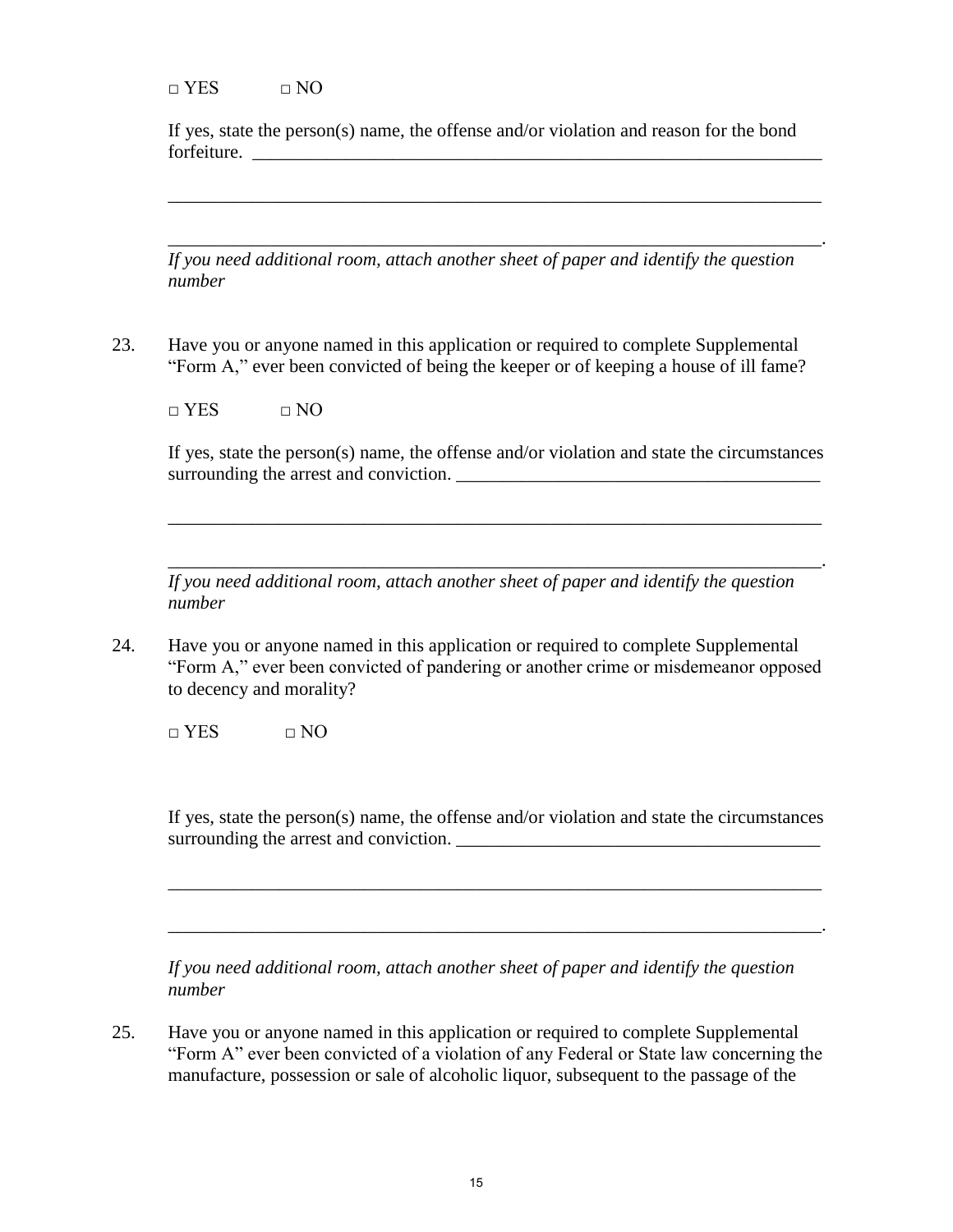Illinois Liquor Control Act of 1934 or forfeited his/her bond to appear in court to answer charges for any such violation?

 $\Box$  YES  $\Box$  NO

If yes, state the person(s) name, the offense and/or violation and state the circumstances surrounding the arrest and conviction.

\_\_\_\_\_\_\_\_\_\_\_\_\_\_\_\_\_\_\_\_\_\_\_\_\_\_\_\_\_\_\_\_\_\_\_\_\_\_\_\_\_\_\_\_\_\_\_\_\_\_\_\_\_\_\_\_\_\_\_\_\_\_\_\_\_\_\_\_\_\_.

*If you need additional room, attach another sheet of paper and identify the question number* 

\_\_\_\_\_\_\_\_\_\_\_\_\_\_\_\_\_\_\_\_\_\_\_\_\_\_\_\_\_\_\_\_\_\_\_\_\_\_\_\_\_\_\_\_\_\_\_\_\_\_\_\_\_\_\_\_\_\_\_\_\_\_\_\_\_\_\_\_\_\_

26. Have you or anyone named in this application or required to complete Supplemental "Form A" ever been convicted of a violation of 720 ILCS 5/28-1 subsections (a) (3) through (a) (11) or 720 ILCS 5/28- 1.1 or 720 ILCS 5/28-3 of, the Criminal Code of 1961, or as proscribed by a statute replaced by any of the aforesaid statutory provisions?

 $\neg$  YES  $\neg$  NO

If your answer to any of the above is yes, state the person(s) name, the offense and/or violation and state the circumstances surrounding the arrest and conviction.

\_\_\_\_\_\_\_\_\_\_\_\_\_\_\_\_\_\_\_\_\_\_\_\_\_\_\_\_\_\_\_\_\_\_\_\_\_\_\_\_\_\_\_\_\_\_\_\_\_\_\_\_\_\_\_\_\_\_\_\_\_\_\_\_\_\_\_\_\_\_

 \_\_\_\_\_\_\_\_\_\_\_\_\_\_\_\_\_\_\_\_\_\_\_\_\_\_\_\_\_\_\_\_\_\_\_\_\_\_\_\_\_\_\_\_\_\_\_\_\_\_\_\_\_\_\_\_\_\_\_\_\_\_\_\_\_\_\_\_\_\_. *If you need additional room, attach another sheet of paper and identify the question number*

 $\overline{\phantom{a}}$  ,  $\overline{\phantom{a}}$  ,  $\overline{\phantom{a}}$  ,  $\overline{\phantom{a}}$  ,  $\overline{\phantom{a}}$  ,  $\overline{\phantom{a}}$  ,  $\overline{\phantom{a}}$  ,  $\overline{\phantom{a}}$  ,  $\overline{\phantom{a}}$  ,  $\overline{\phantom{a}}$  ,  $\overline{\phantom{a}}$  ,  $\overline{\phantom{a}}$  ,  $\overline{\phantom{a}}$  ,  $\overline{\phantom{a}}$  ,  $\overline{\phantom{a}}$  ,  $\overline{\phantom{a}}$ 

27. Do you or anyone named in this application or required to complete Supplemental "Form A" or the entity seeking a liquor license in the Village of Westchester, have a federal wagering stamp issued to them by the federal government?

 $\Box$  YES  $\Box$  NO

If yes, state the person(s) name, and produce a photocopy of the federal wagering stamp.

 \_\_\_\_\_\_\_\_\_\_\_\_\_\_\_\_\_\_\_\_\_\_\_\_\_\_\_\_\_\_\_\_\_\_\_\_\_\_\_\_\_\_\_\_\_\_\_\_\_\_\_\_\_\_\_\_\_\_\_\_\_\_\_\_\_\_\_\_\_\_. *If you need additional room, attach another sheet of paper and identify the question number*

\_\_\_\_\_\_\_\_\_\_\_\_\_\_\_\_\_\_\_\_\_\_\_\_\_\_\_\_\_\_\_\_\_\_\_\_\_\_\_\_\_\_\_\_\_\_\_\_\_\_\_\_\_\_\_\_\_\_\_\_\_\_\_\_\_\_\_\_\_\_

28. If you or anyone named in this application or required to complete Supplemental "Form A" or the entity seeking a liquor license in the Village of Westchester, have a federal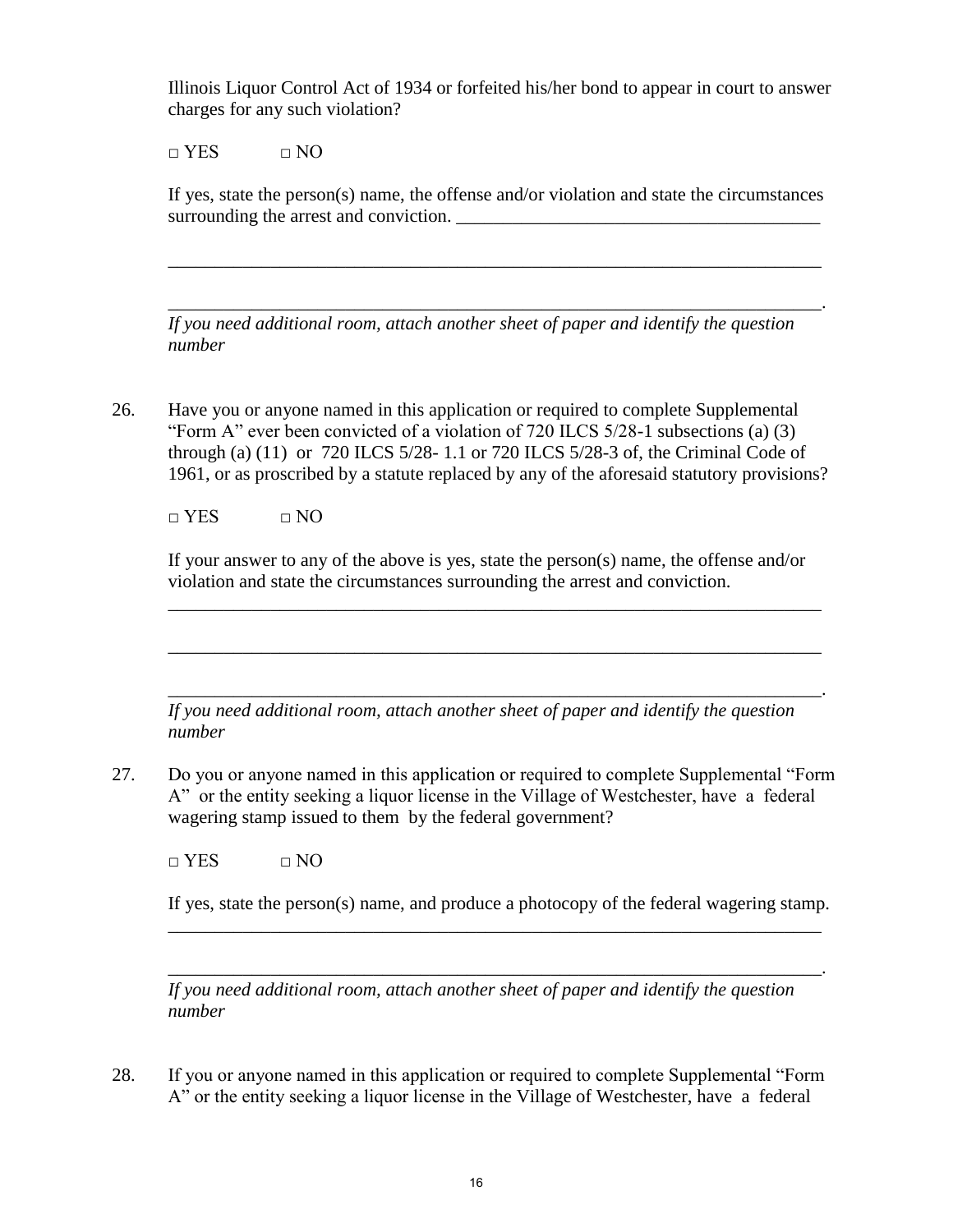wagering stamp issued by the federal government, are you, or anyone named in this application or required to complete Supplemental "Form A," or the entity, eligible to be issued a license under the Raffles Act or the Illinois Pull Tabs and Jar Games Act?

 $\Box$  YES  $\Box$  NO

If the answer is yes, state the specific section of the Raffles Act, or Illinois Pull Tabs and Jar Games Act, that applies.

\_\_\_\_\_\_\_\_\_\_\_\_\_\_\_\_\_\_\_\_\_\_\_\_\_\_\_\_\_\_\_\_\_\_\_\_\_\_\_\_\_\_\_\_\_\_\_\_\_\_\_\_\_\_\_\_\_\_\_\_\_\_\_\_\_\_\_\_\_\_

\_\_\_\_\_\_\_\_\_\_\_\_\_\_\_\_\_\_\_\_\_\_\_\_\_\_\_\_\_\_\_\_\_\_\_\_\_\_\_\_\_\_\_\_\_\_\_\_\_\_\_\_\_\_\_\_\_\_\_\_\_\_\_\_\_\_\_\_\_\_

*If you need additional room, attach another sheet of paper and identify the question number* 

- 29. What is the principal type of business to be conducted on the premises:
- 30. What other types of sales, business, or anticipated entertainment do you intend to conduct on the premises, besides liquor sales (including video gaming)?

*Be specific. If you need additional room, attach another sheet of paper and identify the question number. An application for a video gaming license can only be completed after successfully obtaining the proper liquor license. Issuance of a local liquor license does not guarantee issuance of a video gaming license.* 

*\_\_\_\_\_\_\_\_\_\_\_\_\_\_\_\_\_\_\_\_\_\_\_*\_\_\_\_\_\_\_\_\_\_\_\_\_\_\_\_\_\_\_\_\_\_\_\_\_\_\_\_\_\_\_\_\_\_\_\_\_\_\_\_\_\_\_\_\_\_\_\_\_

31. If you, your partners, or shareholders with at least a 5% interest, currently own, operate, or have any interest in another business or businesses, provide the name(s), and address(es) of each and every business.

*Be specific. If you need additional room, attach another sheet of paper and identify the question number* 

*\_\_\_\_\_\_\_\_\_\_\_\_\_*\_\_\_\_\_\_\_\_\_\_\_\_\_\_\_\_\_\_\_\_\_\_\_\_\_\_\_\_\_\_\_\_\_\_\_\_\_\_\_\_\_\_\_\_\_\_\_\_\_\_\_\_\_\_\_\_\_\_\_ \_\_\_\_\_\_\_\_\_\_\_\_\_\_\_\_\_\_\_\_\_\_\_\_\_\_\_\_\_\_\_\_\_\_\_\_\_\_\_\_\_\_\_\_\_\_\_\_\_\_\_\_\_\_\_\_\_\_\_\_\_\_\_\_\_\_\_\_\_\_\_\_ \_\_\_\_\_\_\_\_\_\_\_\_\_\_\_\_\_\_\_\_\_\_\_\_\_\_\_\_\_\_\_\_\_\_\_\_\_\_\_\_\_\_\_\_\_\_\_\_\_\_\_\_\_\_\_\_\_\_\_\_\_\_\_\_\_\_\_\_\_.

32. Provide the types of licenses and license numbers currently held at the business or businesses identified in your answer to question 31. In addition to state and local liquor licenses, include state and local entertainment, amusement, food, retail and any other license held.

\_\_\_\_\_\_\_\_\_\_\_\_\_\_\_\_\_\_\_\_\_\_\_\_\_\_\_\_\_\_\_\_\_\_\_\_\_\_\_\_\_\_\_\_\_\_\_\_\_\_\_\_\_\_\_\_\_\_\_\_\_\_\_\_\_\_\_\_\_\_

*Be specific. If you need additional room, attach another sheet of paper and identify the question number* 

33. For each and every business identified above in your answers to questions 31 and 32 state the length of time you, your partners or shareholders with at least 5% interest have operated the business(es) described above. \_\_\_\_\_\_\_\_\_\_\_\_\_\_\_\_\_\_\_\_\_\_\_\_\_\_\_\_\_\_\_\_\_\_\_\_

 $\overline{\phantom{a}}$  , and the contribution of the contribution of the contribution of the contribution of the contribution of the contribution of the contribution of the contribution of the contribution of the contribution of the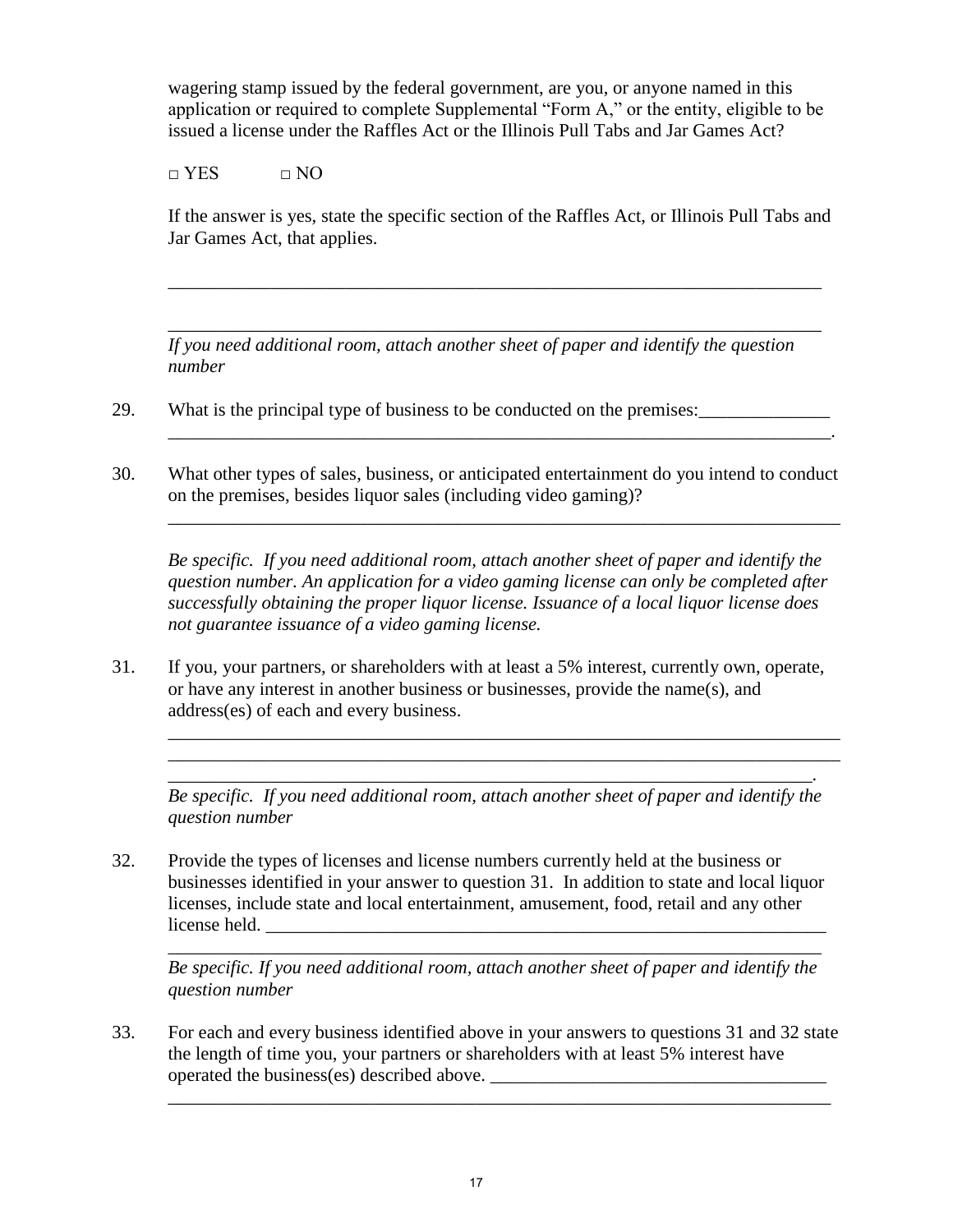*Be specific. If you need additional room, attach another sheet of paper and identify the question number* 

\_\_\_\_\_\_\_\_\_\_\_\_\_\_\_\_\_\_\_\_\_\_\_\_\_\_\_\_\_\_\_\_\_\_\_\_\_\_\_\_\_\_\_\_\_\_\_\_\_\_\_\_\_\_\_\_\_\_\_\_\_\_\_\_\_\_\_\_\_\_

34. Give a detailed description of the interior of the premises for which you are applying for a liquor license and *provide a drawing* (give dimensions) delineating proposed locations for bars and all other fixtures.

\_\_\_\_\_\_\_\_\_\_\_\_\_\_\_\_\_\_\_\_\_\_\_\_\_\_\_\_\_\_\_\_\_\_\_\_\_\_\_\_\_\_\_\_\_\_\_\_\_\_\_\_\_\_\_\_\_\_\_\_\_\_\_\_\_\_\_\_\_\_.

\_\_\_\_\_\_\_\_\_\_\_\_\_\_\_\_\_\_\_\_\_\_\_\_\_\_\_\_\_\_\_\_\_\_\_\_\_\_\_\_\_\_\_\_\_\_\_\_\_\_\_\_\_\_\_\_\_\_\_\_\_\_\_\_\_\_\_\_\_\_\_.

- 35. What is the total square footage of the business floor area?
- 36. Do you, the corporation, a partner, the LLC or any shareholder with at least 5% interest own the premises for which the license is being sought?

 $\neg$  YES  $\neg$  NO

 If the answer is yes, identify the person or entity by name, address and telephone number that owns the premises for which the license is being sought.

 If the answer is no, identify the landlord, his/her name, address and telephone number. \_\_\_\_\_\_\_\_\_\_\_\_\_\_\_\_\_\_\_\_\_\_\_\_\_\_\_\_\_\_\_\_\_\_\_\_\_\_\_\_\_\_\_\_\_\_\_\_\_\_\_\_\_\_\_\_\_\_\_\_\_\_\_\_\_\_\_\_\_\_

\_\_\_\_\_\_\_\_\_\_\_\_\_\_\_\_\_\_\_\_\_\_\_\_\_\_\_\_\_\_\_\_\_\_\_\_\_\_\_\_\_\_\_\_\_\_\_\_\_\_\_\_\_\_\_\_\_\_\_\_\_\_\_\_\_\_\_\_\_\_\_.

\_\_\_\_\_\_\_\_\_\_\_\_\_\_\_\_\_\_\_\_\_\_\_\_\_\_\_\_\_\_\_\_\_\_\_\_\_\_\_\_\_\_\_\_\_\_\_\_\_\_\_\_\_\_\_\_\_\_\_\_\_\_\_\_\_\_\_\_\_\_.

- 37. What is the expiration date of the lease? *Term of lease must cover the entire licensing period, and must be attached to this application.*
- 38. How much Dram Shop/Liquor Liability Insurance do you have for the business? \_\_\_\_\_\_\_\_\_\_\_\_\_\_\_\_\_\_\_\_\_\_\_\_\_\_\_\_\_. *(Coverage in the amount of one million (\$1,000,000.00) dollars is required and the coverage must run for the entire licensing period. A copy of the policy is required to be given to the Village, and if the coverage expires during the licensing period January 1, to December 31, the insurance company and the licensee is required to provide this office with a copy of the renewal.*
- 39. Have you or any persons identified in this application or required to complete Supplemental "Form A" ever been convicted, plead guilty to, or been placed on supervision, for selling alcohol to persons under 21 years of age?

 $\Box$  YES  $\Box$  NO

If yes, state the person(s) name, the offense and/or violation and state the circumstances surrounding the arrest and conviction, identify the jurisdiction where the incident took place, and whether or not a fine was imposed and the amount of said fine.

\_\_\_\_\_\_\_\_\_\_\_\_\_\_\_\_\_\_\_\_\_\_\_\_\_\_\_\_\_\_\_\_\_\_\_\_\_\_\_\_\_\_\_\_\_\_\_\_\_\_\_\_\_\_\_\_\_\_\_\_\_\_\_\_\_\_\_\_\_\_

\_\_\_\_\_\_\_\_\_\_\_\_\_\_\_\_\_\_\_\_\_\_\_\_\_\_\_\_\_\_\_\_\_\_\_\_\_\_\_\_\_\_\_\_\_\_\_\_\_\_\_\_\_\_\_\_\_\_\_\_\_\_\_\_\_\_\_\_\_\_.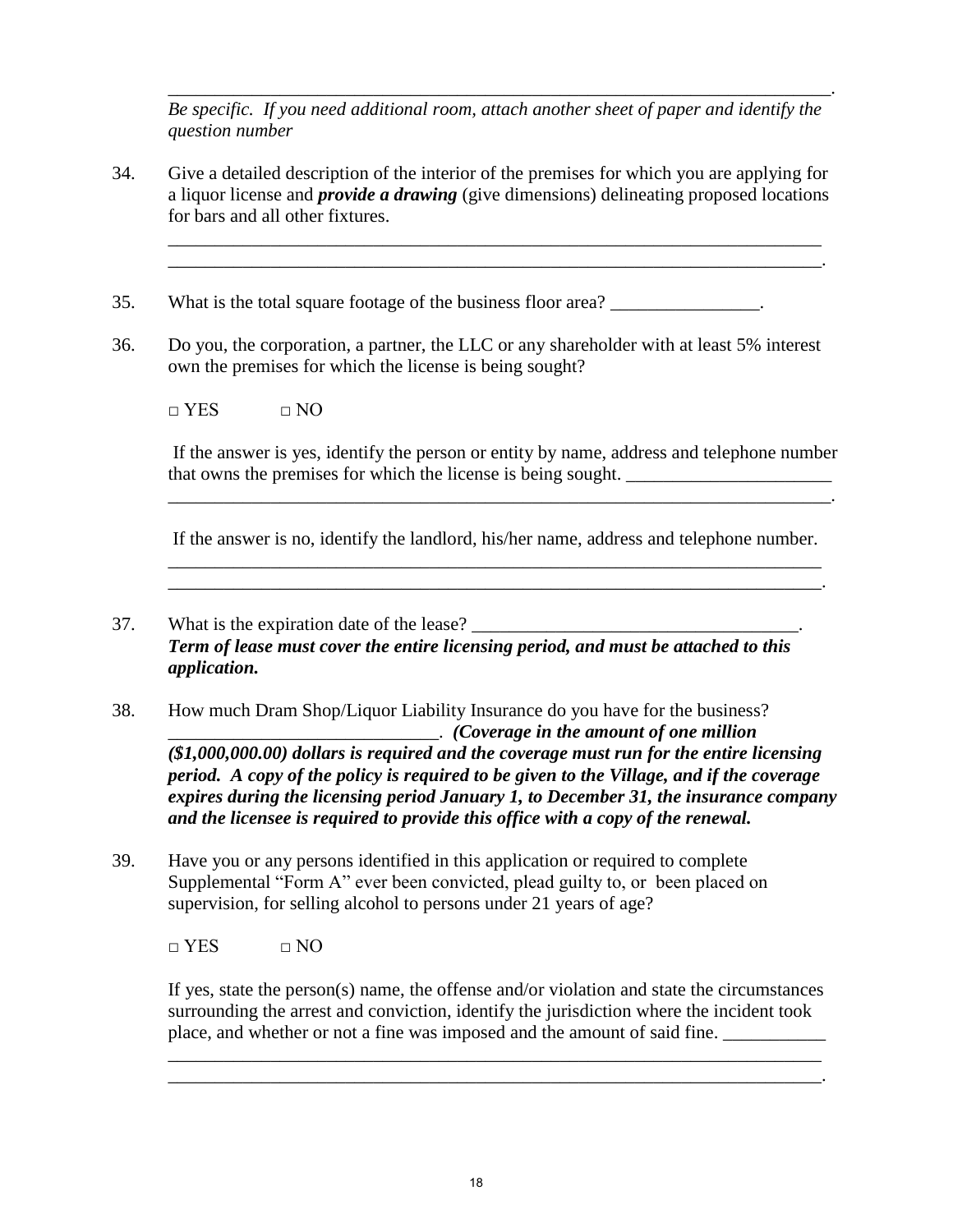*Be specific. If you need additional room, attach another sheet of paper and identify the question number*

40. Is any law enforcement official, or any member of the Board of Trustees of the Village of Westchester, directly or indirectly involved in the business for which this license is sought?

 $\Box$  YES  $\Box$  NO

 If yes, identify the person and/or persons and explain the circumstances. \_\_\_\_\_\_\_\_\_\_\_\_  $\overline{\phantom{a}}$  ,  $\overline{\phantom{a}}$  ,  $\overline{\phantom{a}}$  ,  $\overline{\phantom{a}}$  ,  $\overline{\phantom{a}}$  ,  $\overline{\phantom{a}}$  ,  $\overline{\phantom{a}}$  ,  $\overline{\phantom{a}}$  ,  $\overline{\phantom{a}}$  ,  $\overline{\phantom{a}}$  ,  $\overline{\phantom{a}}$  ,  $\overline{\phantom{a}}$  ,  $\overline{\phantom{a}}$  ,  $\overline{\phantom{a}}$  ,  $\overline{\phantom{a}}$  ,  $\overline{\phantom{a}}$ 

\_\_\_\_\_\_\_\_\_\_\_\_\_\_\_\_\_\_\_\_\_\_\_\_\_\_\_\_\_\_\_\_\_\_\_\_\_\_\_\_\_\_\_\_\_\_\_\_\_\_\_\_\_\_\_\_\_\_\_\_\_\_\_\_\_\_\_\_\_\_.

*Be specific. I If you need additional room, attach another sheet of paper and identify the question number* 

41. If the person and/or persons completing this application are different than the persons and/or persons identified in the answer to question 1 above, please state the:

|            | Date of Birth:           |  |
|------------|--------------------------|--|
|            | Social Security Number:  |  |
| Address:   | Driver's License Number: |  |
| Telephone: |                          |  |

42. Identify all persons who will be responsible for the operation of the business, and in what capacity, *e.g., owner, manager, agent.* Give their names, addresses, telephone numbers, social security numbers and Driver's License Numbers. Include their date of birth by completing *Supplemental "Form A".*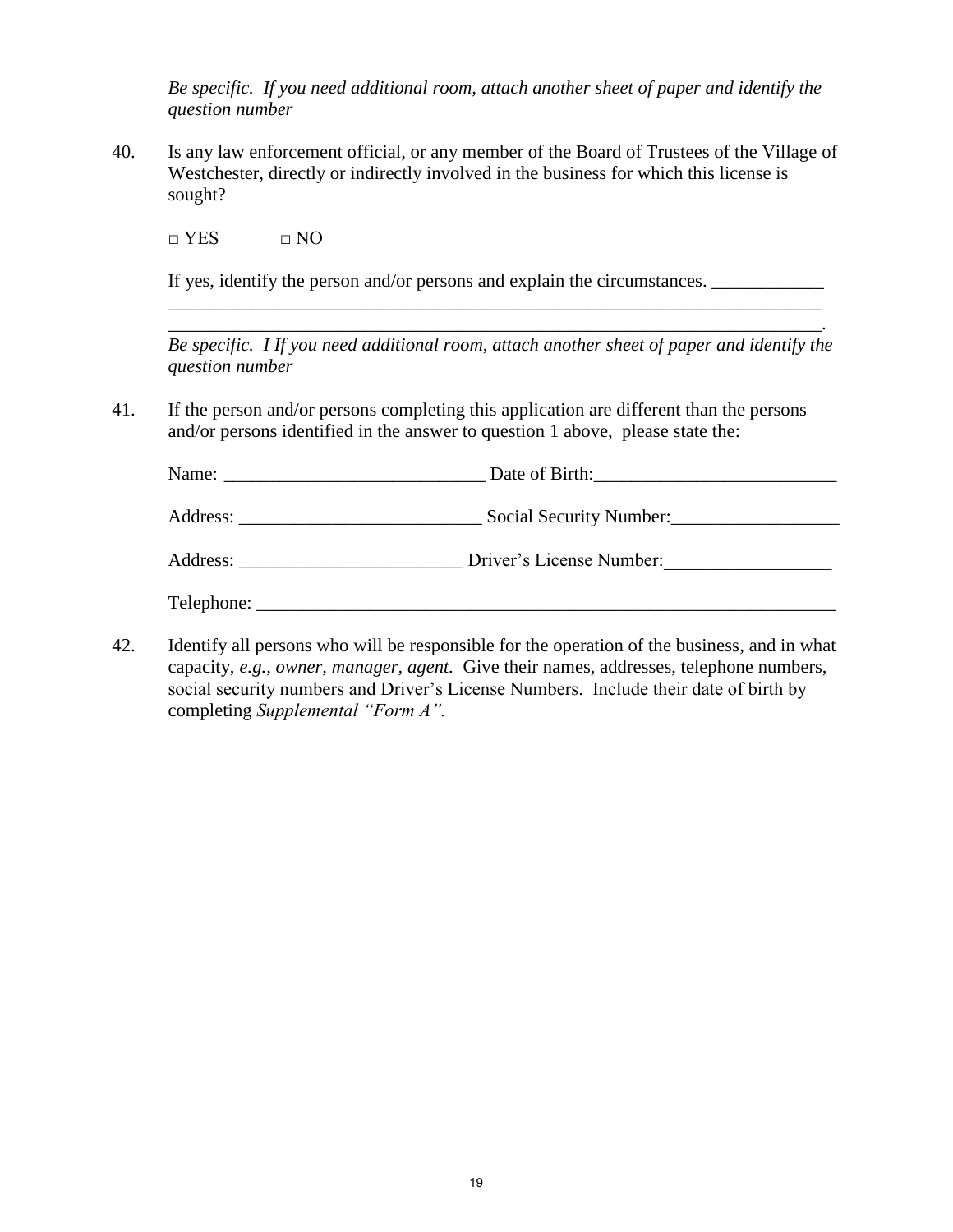

# **CONTACT INFORMATION LIST**

**You must submit (and update as necessary) this form and include a BASSET card for all persons who sell or serve alcoholic beverages, all management personnel working on premises, and anyone whose job description entails the checking of identification for the purchases of alcoholic beverages, pursuant to that license. You may duplicate this form for additional space. This document, with copies of the BASSET card(s), can be emailed t[o jspencer@westchester-il.org.](mailto:jspencer@westchester-il.org)**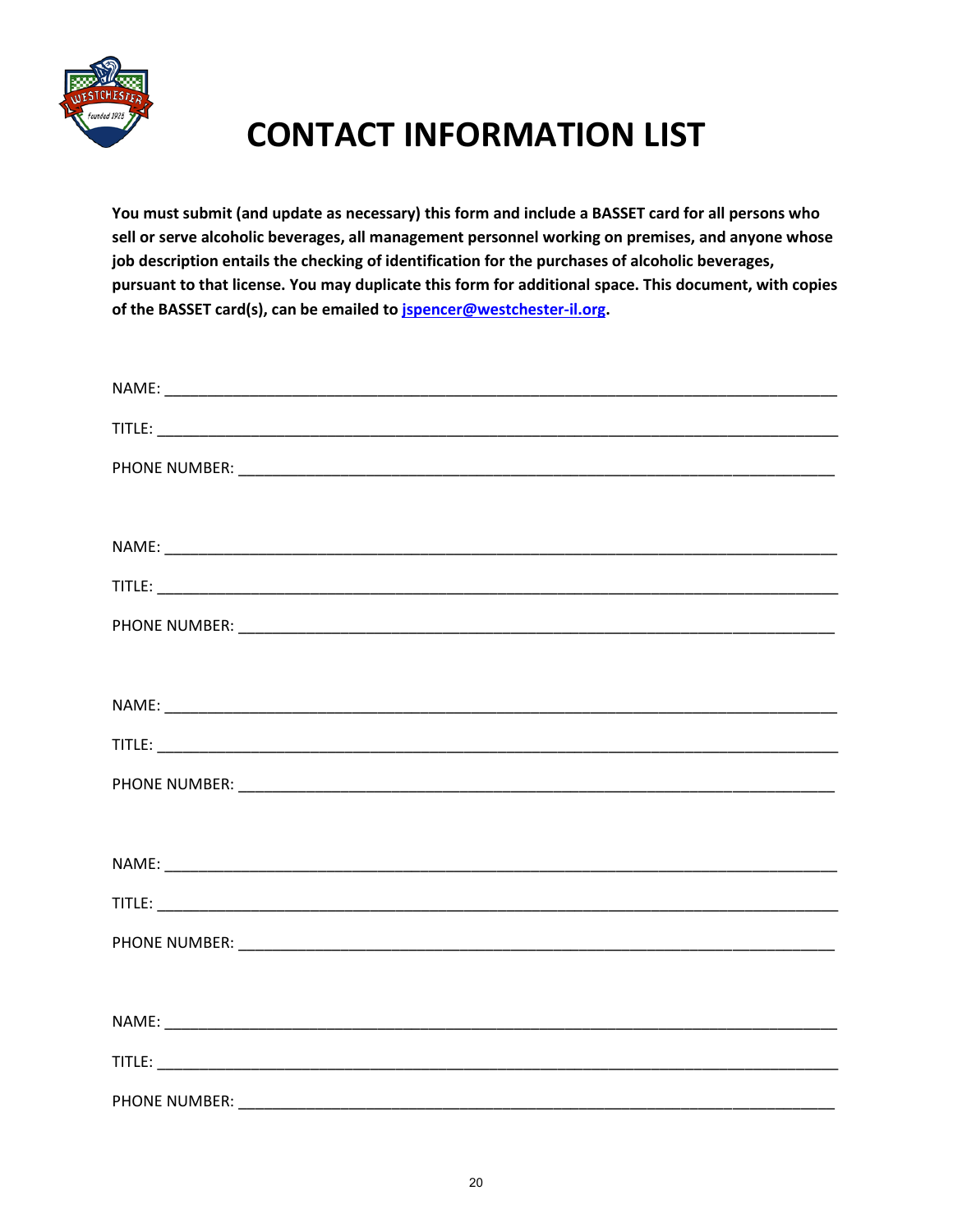*I swear under penalty of perjury that I have authority to fill out and file this application for a Village of Westchester Liquor License on behalf of the business entity identified in this application as applying for a Village of Westchester Liquor License. I further swear under penalty of perjury that I have authority to act on behalf of the business entity listed on this application. I have made a due and diligent inquiry of all persons heretofore listed and/or involved in the ownership, management or participation in the business that is filing this application for a Village of Westchester Liquor License, in order to answer each and every question. Under penalties of perjury as provided by law, pursuant to Sections 1-109 of the Illinois Code of Civil Procedure, I certify that the statements set forth in this instrument are true and correct.* 

 *I understand that any false information given in response to questions on this application shall be the grounds and basis for denial and/or revocation of a liquor license.* 

**Signature Title** 

**\_\_\_\_\_\_\_\_\_\_\_\_\_\_\_\_\_\_\_\_\_\_\_\_\_\_\_\_\_\_\_\_\_\_\_**

**Signed and Sworn to before me this** 

**\_\_\_\_\_ day of \_\_\_\_\_\_\_\_\_\_\_\_, 20\_\_\_\_.** 

**\_\_\_\_\_\_\_\_\_\_\_\_\_\_\_\_\_\_\_\_\_\_\_\_\_\_\_\_\_\_ Notary Public**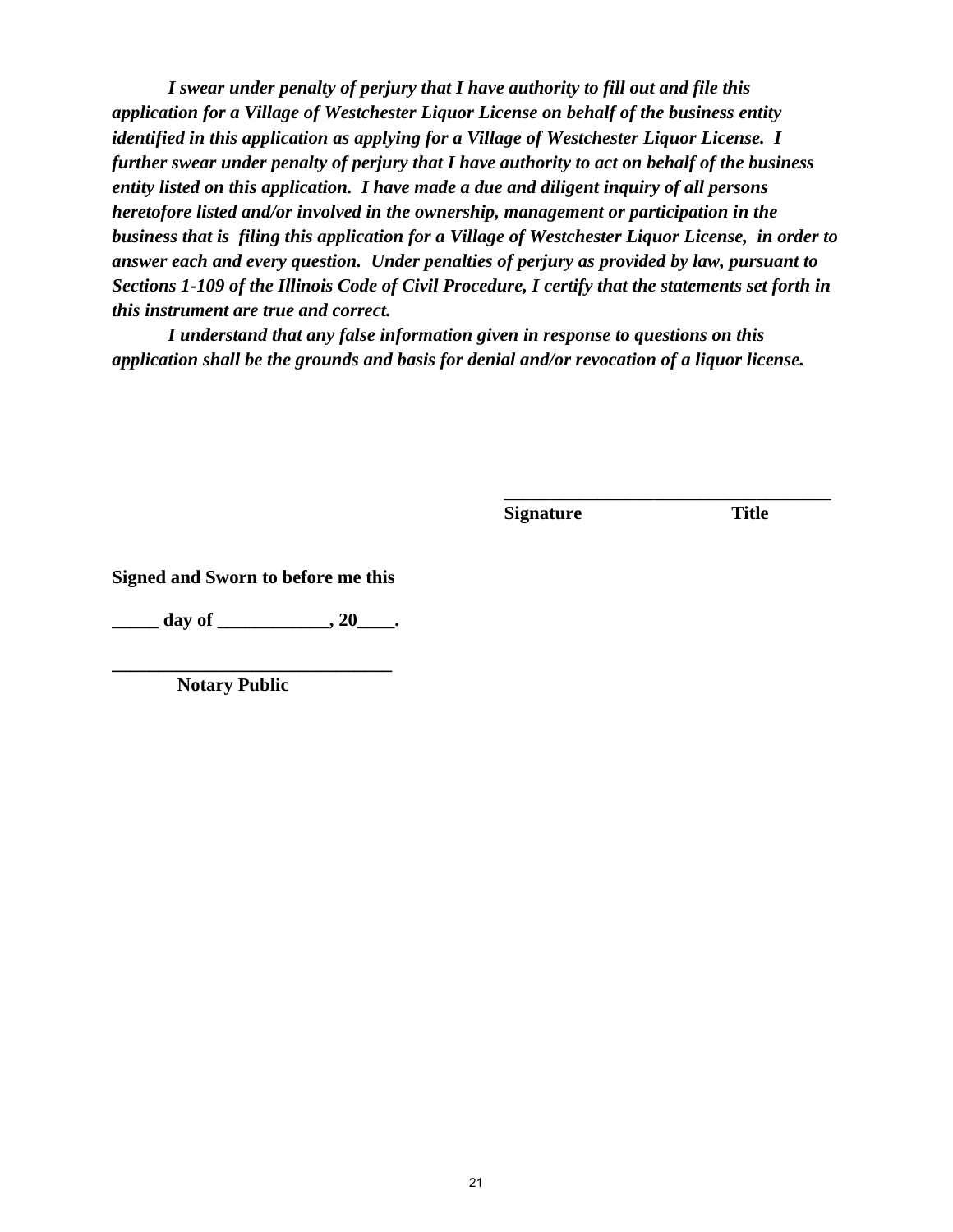**State of Illinois ) )ss County of Cook )** 

**The undersigned acknowledges that the granting of a liquor license is a matter of privilege and not a right. The undersigned also acknowledges that the citizens of the Village of Westchester have traditionally and customarily enjoyed and professed a high regard for decency and morality. The undersigned acknowledges that the prevailing community standards of morality and decency dictate that all liquor licensees comply with all Federal and State Laws and local Ordinances.** 

 $\frac{1}{2}$  ,  $\frac{1}{2}$  ,  $\frac{1}{2}$  ,  $\frac{1}{2}$  ,  $\frac{1}{2}$  ,  $\frac{1}{2}$  ,  $\frac{1}{2}$  ,  $\frac{1}{2}$  ,  $\frac{1}{2}$  ,  $\frac{1}{2}$  ,  $\frac{1}{2}$  ,  $\frac{1}{2}$  ,  $\frac{1}{2}$  ,  $\frac{1}{2}$  ,  $\frac{1}{2}$  ,  $\frac{1}{2}$  ,  $\frac{1}{2}$  ,  $\frac{1}{2}$  ,  $\frac{1$ **Signature** Title

**Signed and Sworn to before me this** 

day of  $\qquad \qquad , 20 \qquad .$ 

**\_\_\_\_\_\_\_\_\_\_\_\_\_\_\_\_\_\_\_\_\_\_\_\_\_\_\_\_\_\_ Notary Public**

**State of Illinois ) )ss County of Cook )** 

 **The undersigned hereby acknowledges that he/she has read and understands all of the Village Ordinances and State Statutes regulating the sale of alcohol, the holders of liquor licenses and the issuance, suspension and revocation of liquor licenses by the Liquor Control Commissioner of the Village of Westchester, Cook County, Illinois. The undersigned swears or affirms that he/she will not violate any of the Ordinances of the Village of Westchester, the Statutes of the State of Illinois or the Laws of the United States of America in the conduct of the place of business described herein.** 

 $\frac{1}{2}$  ,  $\frac{1}{2}$  ,  $\frac{1}{2}$  ,  $\frac{1}{2}$  ,  $\frac{1}{2}$  ,  $\frac{1}{2}$  ,  $\frac{1}{2}$  ,  $\frac{1}{2}$  ,  $\frac{1}{2}$  ,  $\frac{1}{2}$  ,  $\frac{1}{2}$  ,  $\frac{1}{2}$  ,  $\frac{1}{2}$  ,  $\frac{1}{2}$  ,  $\frac{1}{2}$  ,  $\frac{1}{2}$  ,  $\frac{1}{2}$  ,  $\frac{1}{2}$  ,  $\frac{1$ 

 **Signature Title** 

**Signed and Sworn to before me this** 

**\_\_\_\_\_ day of \_\_\_\_\_\_\_\_\_\_\_\_, 20\_\_\_\_.** 

**\_\_\_\_\_\_\_\_\_\_\_\_\_\_\_\_\_\_\_\_\_\_\_\_\_\_\_\_\_\_ Notary Public**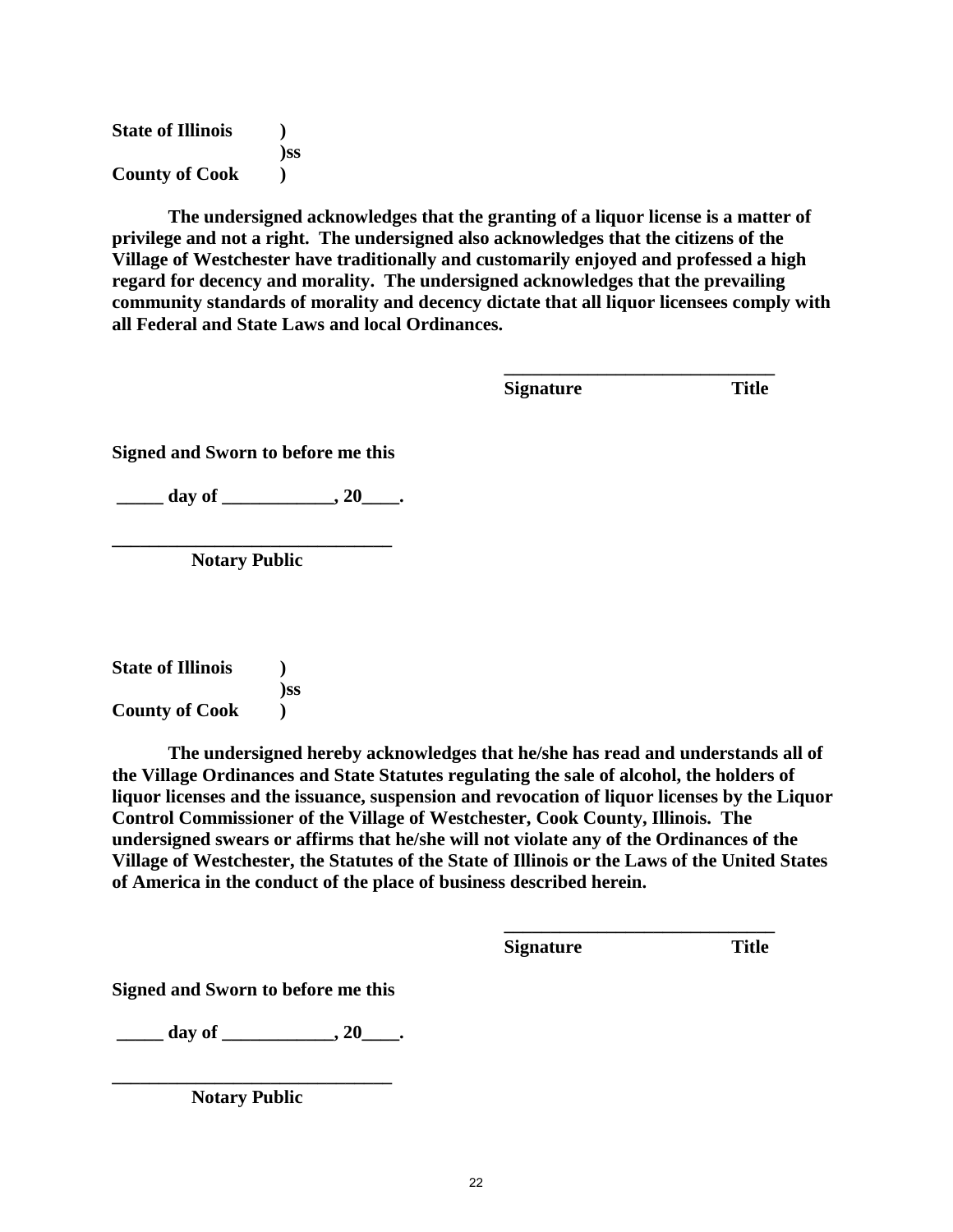#### **Village of Westchester Retail Liquor Dealer's License Supplemental Form "A"**

**Individuals/Partnerships:** Complete this form for each co-partner.

**Corporations:** Complete this form for each Officer/Director and any stockholder owning in the aggregate more than 5% of the stock.

**LLC:** Complete this form for each Organizer, Member, and/or Manager in the L.L.C.

**Agents or Managers:** Complete this form for each Manager or Agent regardless of how the business is conducted. Each time there is an internal change in the corporation, partnership, copartnership, limited liability company, or other non-natural "person" pertaining to change of name, officers, directors and stockholders holding in the aggregate more than five percent (5%) of the corporation stock, this Supplemental Form "A" must be completed within thirty (30) days of said change. In the event that there is a change in ownership of the licensee corporation, partnership, co-partnership, limited liability company, or other non-natural "person" licensed by the Village of Westchester by another or other such corporations, partnerships, co-partnerships, limited liability companies, or other non-natural "person," such licensee must complete this Supplemental Form "A" within thirty (30) days of the change, if any of the individuals holding in the aggregate more than a five percent (5%) ownership interest in the corporation, partnership, co-partnership, limited liability company, or other non-natural "person" did not own that interest the previous year.